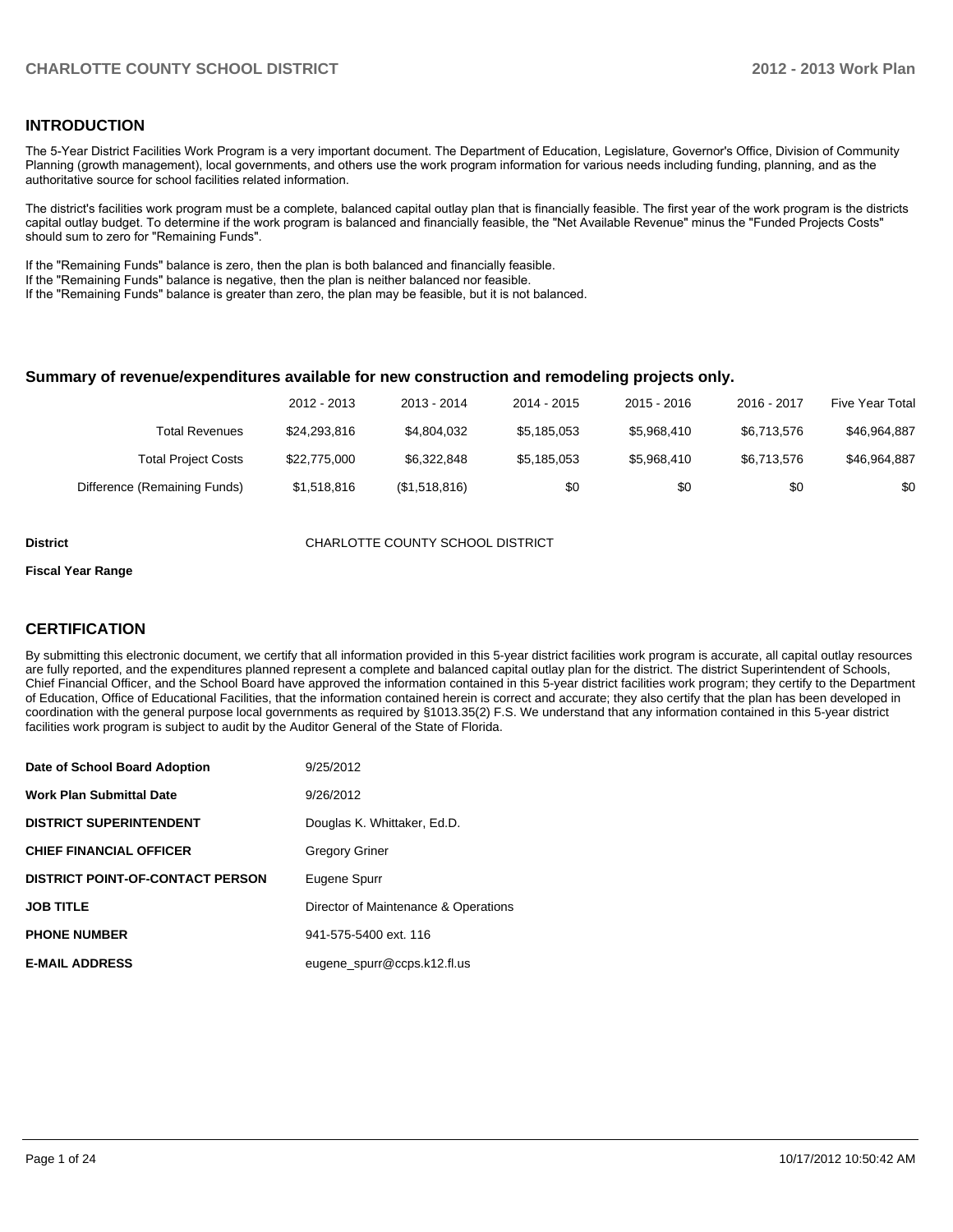# **Expenditures**

#### **Expenditure for Maintenance, Repair and Renovation from 1.50-Mills and PECO**

Annually, prior to the adoption of the district school budget, each school board must prepare a tentative district facilities work program that includes a schedule of major repair and renovation projects necessary to maintain the educational and ancillary facilities of the district.

|                           | Item                                                                                                                                                                                                                                                                                                                                                                                                                                                                                                                                                                                                          |             | 2013 - 2014<br>Projected | 2014 - 2015<br>Projected | 2015 - 2016<br>Projected | 2016 - 2017<br>Projected | Total       |
|---------------------------|---------------------------------------------------------------------------------------------------------------------------------------------------------------------------------------------------------------------------------------------------------------------------------------------------------------------------------------------------------------------------------------------------------------------------------------------------------------------------------------------------------------------------------------------------------------------------------------------------------------|-------------|--------------------------|--------------------------|--------------------------|--------------------------|-------------|
| <b>HVAC</b>               |                                                                                                                                                                                                                                                                                                                                                                                                                                                                                                                                                                                                               | \$1,419,368 | \$175,000                | \$200,000                | \$100,000                | \$150,000                | \$2,044,368 |
| Locations:                | BENJAMIN J BAKER ELEMENTARY, CHARLOTTE HARBOR SCHOOL, CHARLOTTE SENIOR HIGH, CHARLOTTE TECHNICAL CENTER,<br>DEEP CREEK ELEMENTARY, EAST ELEMENTARY, KINGSWAY ELEMENTARY, L A AINGER MIDDLE, LEMON BAY SENIOR HIGH,<br>LIBERTY ELEMENTARY, MEADOW PARK ELEMENTARY, MURDOCK CENTER, MURDOCK MIDDLE, MURDOCK TRANSPORTATION,<br>MYAKKA RIVER ELEMENTARY, NEIL ARMSTRONG ELEMENTARY, PEACE RIVER ELEMENTARY, PORT CHARLOTTE MIDDLE, PORT<br>CHARLOTTE SENIOR HIGH, PUNTA GORDA CENTER, PUNTA GORDA MIDDLE, SALLIE JONES ELEMENTARY, VINELAND                                                                      |             |                          |                          |                          |                          |             |
| Flooring                  |                                                                                                                                                                                                                                                                                                                                                                                                                                                                                                                                                                                                               | \$464,475   | \$0 <sub>0</sub>         | \$0                      | \$0                      | \$0                      | \$464,475   |
| Locations:                | BENJAMIN J BAKER ELEMENTARY, CHARLOTTE HARBOR SCHOOL, CHARLOTTE SENIOR HIGH, CHARLOTTE TECHNICAL CENTER,<br>DEEP CREEK ELEMENTARY, EAST ELEMENTARY, KINGSWAY ELEMENTARY, L A AINGER MIDDLE, LEMON BAY SENIOR HIGH,<br>LIBERTY ELEMENTARY, MEADOW PARK ELEMENTARY, MURDOCK CENTER, MURDOCK MIDDLE, MURDOCK TRANSPORTATION,<br>MYAKKA RIVER ELEMENTARY, NEIL ARMSTRONG ELEMENTARY, PEACE RIVER ELEMENTARY, PORT CHARLOTTE MIDDLE, PORT<br>CHARLOTTE SENIOR HIGH, PUNTA GORDA CENTER, PUNTA GORDA MIDDLE, SALLIE JONES ELEMENTARY, VINELAND<br>ELEMENTARY, WEST COUNTY TRANSPORTATION AND MAINTENANCE            |             |                          |                          |                          |                          |             |
| Roofing                   |                                                                                                                                                                                                                                                                                                                                                                                                                                                                                                                                                                                                               | \$374,185   | \$0                      | \$50,000                 | \$25,000                 | \$25,000                 | \$474,185   |
| Locations:                | CHARLOTTE HARBOR SCHOOL, CHARLOTTE SENIOR HIGH, CHARLOTTE TECHNICAL CENTER, DEEP CREEK ELEMENTARY,<br>KINGSWAY ELEMENTARY, L A AINGER MIDDLE, LEMON BAY SENIOR HIGH, LIBERTY ELEMENTARY, MEADOW PARK ELEMENTARY,<br>MURDOCK CENTER, MURDOCK MIDDLE, MURDOCK TRANSPORTATION, MYAKKA RIVER ELEMENTARY, PORT CHARLOTTE<br>MIDDLE, PORT CHARLOTTE SENIOR HIGH, PUNTA GORDA CENTER, SALLIE JONES ELEMENTARY, VINELAND ELEMENTARY, WEST<br><b>COUNTY TRANSPORTATION AND MAINTENANCE</b>                                                                                                                             |             |                          |                          |                          |                          |             |
| Safety to Life            |                                                                                                                                                                                                                                                                                                                                                                                                                                                                                                                                                                                                               | \$0         | \$0                      | \$0                      | \$0                      | \$0                      | \$0         |
|                           | Locations: No Locations for this expenditure.                                                                                                                                                                                                                                                                                                                                                                                                                                                                                                                                                                 |             |                          |                          |                          |                          |             |
| Fencing                   |                                                                                                                                                                                                                                                                                                                                                                                                                                                                                                                                                                                                               | \$0         | \$0                      | \$0                      | \$0                      | \$0                      | \$0         |
|                           | Locations: No Locations for this expenditure.                                                                                                                                                                                                                                                                                                                                                                                                                                                                                                                                                                 |             |                          |                          |                          |                          |             |
| Parking                   |                                                                                                                                                                                                                                                                                                                                                                                                                                                                                                                                                                                                               | \$0         | \$0                      | \$0                      | \$0                      | \$0                      | \$0         |
|                           | Locations: No Locations for this expenditure.                                                                                                                                                                                                                                                                                                                                                                                                                                                                                                                                                                 |             |                          |                          |                          |                          |             |
| Electrical                |                                                                                                                                                                                                                                                                                                                                                                                                                                                                                                                                                                                                               | \$0         | \$0                      | \$0                      | \$0                      | \$0                      | \$0         |
|                           | Locations: No Locations for this expenditure.                                                                                                                                                                                                                                                                                                                                                                                                                                                                                                                                                                 |             |                          |                          |                          |                          |             |
| Fire Alarm                |                                                                                                                                                                                                                                                                                                                                                                                                                                                                                                                                                                                                               | \$206,550   | \$50,000                 | \$30,307                 | \$37,926                 | \$25,000                 | \$349,783   |
| Locations:                | CHARLOTTE HARBOR SCHOOL, CHARLOTTE SENIOR HIGH, CHARLOTTE TECHNICAL CENTER, KINGSWAY ELEMENTARY, L A<br>AINGER MIDDLE, LEMON BAY SENIOR HIGH, LIBERTY ELEMENTARY, MEADOW PARK ELEMENTARY, MURDOCK CENTER,<br>MURDOCK MIDDLE, MURDOCK TRANSPORTATION, MYAKKA RIVER ELEMENTARY, PORT CHARLOTTE MIDDLE, PORT CHARLOTTE<br>SENIOR HIGH, PUNTA GORDA CENTER, PUNTA GORDA MIDDLE, SALLIE JONES ELEMENTARY, VINELAND ELEMENTARY, WEST<br>COUNTY TRANSPORTATION AND MAINTENANCE                                                                                                                                       |             |                          |                          |                          |                          |             |
| Telephone/Intercom System |                                                                                                                                                                                                                                                                                                                                                                                                                                                                                                                                                                                                               | \$166,707   | \$25,000                 | \$5,000                  | \$5,000                  | \$10,000                 | \$211,707   |
|                           | Locations: BENJAMIN J BAKER ELEMENTARY, CHARLOTTE HARBOR SCHOOL, CHARLOTTE SENIOR HIGH, CHARLOTTE TECHNICAL CENTER,<br>DEEP CREEK ELEMENTARY, EAST ELEMENTARY, KINGSWAY ELEMENTARY, L A AINGER MIDDLE, LEMON BAY SENIOR HIGH,<br>LIBERTY ELEMENTARY, MEADOW PARK ELEMENTARY, MURDOCK CENTER, MURDOCK MIDDLE, MURDOCK TRANSPORTATION,<br>MYAKKA RIVER ELEMENTARY, NEIL ARMSTRONG ELEMENTARY, PEACE RIVER ELEMENTARY, PORT CHARLOTTE MIDDLE, PORT<br>CHARLOTTE SENIOR HIGH, PUNTA GORDA CENTER, PUNTA GORDA MIDDLE, SALLIE JONES ELEMENTARY, VINELAND<br>ELEMENTARY, WEST COUNTY TRANSPORTATION AND MAINTENANCE |             |                          |                          |                          |                          |             |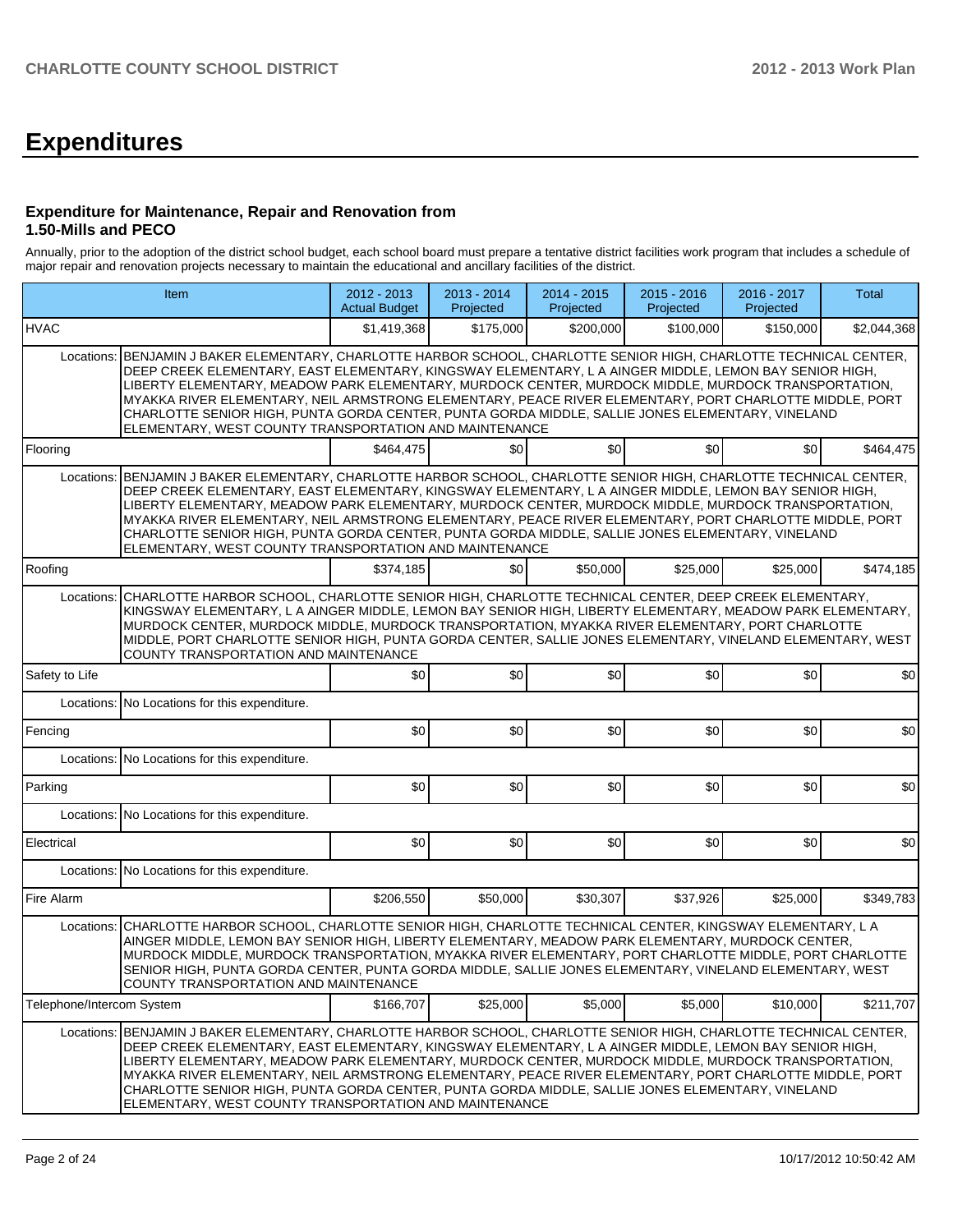| Closed Circuit Television |                                                                                                                                                                                                                                                                                                                                                                                                                                                                                                                                                                                                               | \$0         | \$0       | \$0       | \$0       | \$0       | \$0         |  |  |  |  |
|---------------------------|---------------------------------------------------------------------------------------------------------------------------------------------------------------------------------------------------------------------------------------------------------------------------------------------------------------------------------------------------------------------------------------------------------------------------------------------------------------------------------------------------------------------------------------------------------------------------------------------------------------|-------------|-----------|-----------|-----------|-----------|-------------|--|--|--|--|
|                           | Locations: No Locations for this expenditure.                                                                                                                                                                                                                                                                                                                                                                                                                                                                                                                                                                 |             |           |           |           |           |             |  |  |  |  |
| l Paint                   |                                                                                                                                                                                                                                                                                                                                                                                                                                                                                                                                                                                                               | \$188,263   | \$30,000  | \$50,000  | \$25,000  | \$25,000  | \$318,263   |  |  |  |  |
|                           | Locations: BENJAMIN J BAKER ELEMENTARY, CHARLOTTE HARBOR SCHOOL, CHARLOTTE SENIOR HIGH, CHARLOTTE TECHNICAL CENTER,<br>DEEP CREEK ELEMENTARY, EAST ELEMENTARY, KINGSWAY ELEMENTARY, L A AINGER MIDDLE, LEMON BAY SENIOR HIGH,<br>LIBERTY ELEMENTARY, MEADOW PARK ELEMENTARY, MURDOCK CENTER, MURDOCK MIDDLE, MURDOCK TRANSPORTATION,<br>MYAKKA RIVER ELEMENTARY, NEIL ARMSTRONG ELEMENTARY, PEACE RIVER ELEMENTARY, PORT CHARLOTTE MIDDLE, PORT<br>CHARLOTTE SENIOR HIGH, PUNTA GORDA CENTER, PUNTA GORDA MIDDLE, SALLIE JONES ELEMENTARY, VINELAND<br>ELEMENTARY, WEST COUNTY TRANSPORTATION AND MAINTENANCE |             |           |           |           |           |             |  |  |  |  |
| Maintenance/Repair        |                                                                                                                                                                                                                                                                                                                                                                                                                                                                                                                                                                                                               | \$0         | <b>SO</b> | \$0       | \$0       | \$0       | \$0         |  |  |  |  |
|                           | Locations: No Locations for this expenditure.                                                                                                                                                                                                                                                                                                                                                                                                                                                                                                                                                                 |             |           |           |           |           |             |  |  |  |  |
|                           | Sub Total:                                                                                                                                                                                                                                                                                                                                                                                                                                                                                                                                                                                                    | \$2,819,548 | \$280,000 | \$335,307 | \$192,926 | \$235,000 | \$3,862,781 |  |  |  |  |

| <b>IPECO</b><br>) Maintenance Expenditures | \$0         | \$0         | \$0         | \$0         | ድስ<br>Ψ     | \$0          |
|--------------------------------------------|-------------|-------------|-------------|-------------|-------------|--------------|
| <b>1.50 Mill Sub Total: I</b>              | \$8,894,700 | \$4,090,000 | \$4,180,307 | \$4.032.926 | \$4,090,000 | \$25,287,933 |

| <b>Other Items</b>                                                                                                                                                                                                                                                                                                                                                                                                                                                                                                                                                                                           | $2012 - 2013$<br><b>Actual Budget</b> | $2013 - 2014$<br>Projected | $2014 - 2015$<br>Projected | $2015 - 2016$<br>Projected | $2016 - 2017$<br>Projected | <b>Total</b> |
|--------------------------------------------------------------------------------------------------------------------------------------------------------------------------------------------------------------------------------------------------------------------------------------------------------------------------------------------------------------------------------------------------------------------------------------------------------------------------------------------------------------------------------------------------------------------------------------------------------------|---------------------------------------|----------------------------|----------------------------|----------------------------|----------------------------|--------------|
| <b>Custodial Equipment</b>                                                                                                                                                                                                                                                                                                                                                                                                                                                                                                                                                                                   | \$79.293                              | \$10,000                   | \$10,000                   | \$10,000                   | \$10,000                   | \$119,293    |
| Locations BENJAMIN J BAKER ELEMENTARY, CHARLOTTE HARBOR SCHOOL, CHARLOTTE SENIOR HIGH, CHARLOTTE TECHNICAL<br>CENTER, DEEP CREEK ELEMENTARY, EAST ELEMENTARY, KINGSWAY ELEMENTARY, L A AINGER MIDDLE, LEMON BAY SENIOR<br>HIGH, LIBERTY ELEMENTARY, MEADOW PARK ELEMENTARY, MURDOCK CENTER, MURDOCK MIDDLE, MURDOCK<br>TRANSPORTATION, MYAKKA RIVER ELEMENTARY, NEIL ARMSTRONG ELEMENTARY, PEACE RIVER ELEMENTARY, PORT<br>CHARLOTTE MIDDLE, PORT CHARLOTTE SENIOR HIGH, PUNTA GORDA CENTER, PUNTA GORDA MIDDLE, SALLIE JONES<br>ELEMENTARY, VINELAND ELEMENTARY, WEST COUNTY TRANSPORTATION AND MAINTENANCE |                                       |                            |                            |                            |                            |              |
| Paving                                                                                                                                                                                                                                                                                                                                                                                                                                                                                                                                                                                                       | \$218,296                             | \$50,000                   | \$0                        | \$0 <sub>1</sub>           | \$0                        | \$268,296    |
| Locations BENJAMIN J BAKER ELEMENTARY, CHARLOTTE HARBOR SCHOOL, CHARLOTTE SENIOR HIGH, CHARLOTTE TECHNICAL<br>CENTER, DEEP CREEK ELEMENTARY, EAST ELEMENTARY, KINGSWAY ELEMENTARY, L A AINGER MIDDLE, LEMON BAY SENIOR<br>HIGH, LIBERTY ELEMENTARY, MEADOW PARK ELEMENTARY, MURDOCK CENTER, MURDOCK MIDDLE, MURDOCK<br>TRANSPORTATION, MYAKKA RIVER ELEMENTARY, NEIL ARMSTRONG ELEMENTARY, PEACE RIVER ELEMENTARY, PORT<br>CHARLOTTE MIDDLE, PORT CHARLOTTE SENIOR HIGH, PUNTA GORDA CENTER, PUNTA GORDA MIDDLE, SALLIE JONES<br>ELEMENTARY, VINELAND ELEMENTARY, WEST COUNTY TRANSPORTATION AND MAINTENANCE |                                       |                            |                            |                            |                            |              |
| Security & safety projects                                                                                                                                                                                                                                                                                                                                                                                                                                                                                                                                                                                   | \$293,410                             | \$0                        | \$0                        | \$0 <sub>1</sub>           | \$0                        | \$293,410    |
| Locations BENJAMIN J BAKER ELEMENTARY, CHARLOTTE HARBOR SCHOOL, CHARLOTTE SENIOR HIGH, CHARLOTTE TECHNICAL<br>CENTER, DEEP CREEK ELEMENTARY, EAST ELEMENTARY, KINGSWAY ELEMENTARY, L A AINGER MIDDLE, LEMON BAY SENIOR<br>HIGH, LIBERTY ELEMENTARY, MEADOW PARK ELEMENTARY, MURDOCK CENTER, MURDOCK MIDDLE, MURDOCK<br>TRANSPORTATION, MYAKKA RIVER ELEMENTARY, NEIL ARMSTRONG ELEMENTARY, PEACE RIVER ELEMENTARY, PORT<br>CHARLOTTE MIDDLE, PORT CHARLOTTE SENIOR HIGH, PUNTA GORDA CENTER, PUNTA GORDA MIDDLE, SALLIE JONES<br>ELEMENTARY, VINELAND ELEMENTARY, WEST COUNTY TRANSPORTATION AND MAINTENANCE |                                       |                            |                            |                            |                            |              |
| Playgrounds/Bleachers                                                                                                                                                                                                                                                                                                                                                                                                                                                                                                                                                                                        | \$198,608                             | \$0                        | \$0                        | \$0 <sub>1</sub>           | \$0                        | \$198,608    |
| Locations BENJAMIN J BAKER ELEMENTARY, CHARLOTTE HARBOR SCHOOL, CHARLOTTE SENIOR HIGH, CHARLOTTE TECHNICAL<br>CENTER, DEEP CREEK ELEMENTARY, EAST ELEMENTARY, KINGSWAY ELEMENTARY, L A AINGER MIDDLE, LEMON BAY SENIOR<br>HIGH, LIBERTY ELEMENTARY, MEADOW PARK ELEMENTARY, MURDOCK CENTER, MURDOCK MIDDLE, MURDOCK<br>TRANSPORTATION, MYAKKA RIVER ELEMENTARY, NEIL ARMSTRONG ELEMENTARY, PEACE RIVER ELEMENTARY, PORT<br>CHARLOTTE MIDDLE, PORT CHARLOTTE SENIOR HIGH, PUNTA GORDA CENTER, PUNTA GORDA MIDDLE, SALLIE JONES<br>ELEMENTARY, VINELAND ELEMENTARY, WEST COUNTY TRANSPORTATION AND MAINTENANCE |                                       |                            |                            |                            |                            |              |
| Small remodeling and renovation projects                                                                                                                                                                                                                                                                                                                                                                                                                                                                                                                                                                     | \$821.602                             | \$0                        | \$60,000                   | \$50,000                   | \$50,000                   | \$981.602    |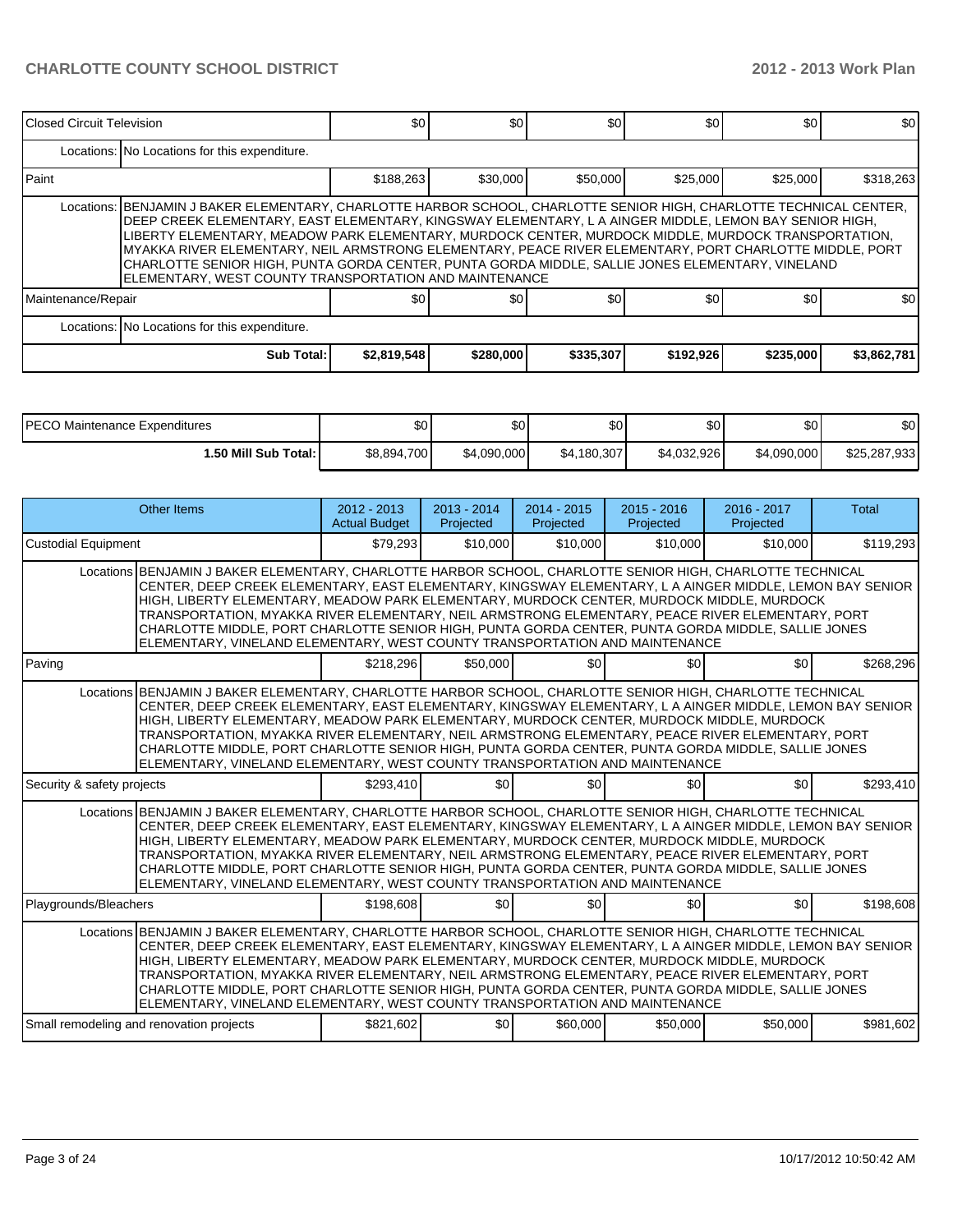|                                                                                                                                                                                                                                                                                                                                                                                                                                                                                                                                                                                                              | Locations   BENJAMIN J BAKER ELEMENTARY, CHARLOTTE HARBOR SCHOOL, CHARLOTTE SENIOR HIGH, CHARLOTTE TECHNICAL<br>CENTER, DEEP CREEK ELEMENTARY, EAST ELEMENTARY, KINGSWAY ELEMENTARY, L A AINGER MIDDLE, LEMON BAY SENIOR<br>HIGH, LIBERTY ELEMENTARY, MEADOW PARK ELEMENTARY, MURDOCK CENTER, MURDOCK MIDDLE, MURDOCK<br>TRANSPORTATION, MYAKKA RIVER ELEMENTARY, NEIL ARMSTRONG ELEMENTARY, PEACE RIVER ELEMENTARY, PORT<br>CHARLOTTE MIDDLE, PORT CHARLOTTE SENIOR HIGH, PUNTA GORDA CENTER, PUNTA GORDA MIDDLE, SALLIE JONES<br>ELEMENTARY, VINELAND ELEMENTARY, WEST COUNTY TRANSPORTATION AND MAINTENANCE |             |             |             |             |             |              |
|--------------------------------------------------------------------------------------------------------------------------------------------------------------------------------------------------------------------------------------------------------------------------------------------------------------------------------------------------------------------------------------------------------------------------------------------------------------------------------------------------------------------------------------------------------------------------------------------------------------|----------------------------------------------------------------------------------------------------------------------------------------------------------------------------------------------------------------------------------------------------------------------------------------------------------------------------------------------------------------------------------------------------------------------------------------------------------------------------------------------------------------------------------------------------------------------------------------------------------------|-------------|-------------|-------------|-------------|-------------|--------------|
| Survey and Engineers                                                                                                                                                                                                                                                                                                                                                                                                                                                                                                                                                                                         |                                                                                                                                                                                                                                                                                                                                                                                                                                                                                                                                                                                                                | \$2.626     | \$0         | \$0         | \$0         | \$0         | \$2,626      |
|                                                                                                                                                                                                                                                                                                                                                                                                                                                                                                                                                                                                              | Locations   BENJAMIN J BAKER ELEMENTARY, CHARLOTTE HARBOR SCHOOL, CHARLOTTE SENIOR HIGH, CHARLOTTE TECHNICAL<br>CENTER, DEEP CREEK ELEMENTARY, EAST ELEMENTARY, KINGSWAY ELEMENTARY, L A AINGER MIDDLE, LEMON BAY SENIOR<br>HIGH, LIBERTY ELEMENTARY, MEADOW PARK ELEMENTARY, MURDOCK CENTER, MURDOCK MIDDLE, MURDOCK<br>TRANSPORTATION, MYAKKA RIVER ELEMENTARY, NEIL ARMSTRONG ELEMENTARY, PEACE RIVER ELEMENTARY, PORT<br>CHARLOTTE MIDDLE, PORT CHARLOTTE SENIOR HIGH, PUNTA GORDA CENTER, PUNTA GORDA MIDDLE, SALLIE JONES<br>ELEMENTARY, VINELAND ELEMENTARY, WEST COUNTY TRANSPORTATION AND MAINTENANCE |             |             |             |             |             |              |
| Athletic Field Improvements                                                                                                                                                                                                                                                                                                                                                                                                                                                                                                                                                                                  |                                                                                                                                                                                                                                                                                                                                                                                                                                                                                                                                                                                                                | \$786,317   | \$50,000    | \$50,000    | \$30,000    | \$20,000    | \$936,317    |
|                                                                                                                                                                                                                                                                                                                                                                                                                                                                                                                                                                                                              | Locations CHARLOTTE SENIOR HIGH, LEMON BAY SENIOR HIGH, PORT CHARLOTTE SENIOR HIGH                                                                                                                                                                                                                                                                                                                                                                                                                                                                                                                             |             |             |             |             |             |              |
| Maintenance Department                                                                                                                                                                                                                                                                                                                                                                                                                                                                                                                                                                                       |                                                                                                                                                                                                                                                                                                                                                                                                                                                                                                                                                                                                                | \$3,675,000 | \$3,700,000 | \$3,725,000 | \$3,750,000 | \$3,775,000 | \$18,625,000 |
| Locations BENJAMIN J BAKER ELEMENTARY, CHARLOTTE HARBOR SCHOOL, CHARLOTTE SENIOR HIGH, CHARLOTTE TECHNICAL<br>CENTER, DEEP CREEK ELEMENTARY, EAST ELEMENTARY, KINGSWAY ELEMENTARY, L A AINGER MIDDLE, LEMON BAY SENIOR<br>HIGH, LIBERTY ELEMENTARY, MEADOW PARK ELEMENTARY, MURDOCK CENTER, MURDOCK MIDDLE, MURDOCK<br>TRANSPORTATION, MYAKKA RIVER ELEMENTARY, NEIL ARMSTRONG ELEMENTARY, PEACE RIVER ELEMENTARY, PORT<br>CHARLOTTE MIDDLE, PORT CHARLOTTE SENIOR HIGH, PUNTA GORDA CENTER, PUNTA GORDA MIDDLE, SALLIE JONES<br>ELEMENTARY, VINELAND ELEMENTARY, WEST COUNTY TRANSPORTATION AND MAINTENANCE |                                                                                                                                                                                                                                                                                                                                                                                                                                                                                                                                                                                                                |             |             |             |             |             |              |
|                                                                                                                                                                                                                                                                                                                                                                                                                                                                                                                                                                                                              | Total:                                                                                                                                                                                                                                                                                                                                                                                                                                                                                                                                                                                                         | \$8,894,700 | \$4,090,000 | \$4,180,307 | \$4,032,926 | \$4,090,000 | \$25,287,933 |

## **Local 1.50 Mill Expenditure For Maintenance, Repair and Renovation**

Anticipated expenditures expected from local funding sources over the years covered by the current work plan.

| Item                                                         | 2012 - 2013<br><b>Actual Budget</b> | 2013 - 2014<br>Projected | 2014 - 2015<br>Projected | $2015 - 2016$<br>Projected | 2016 - 2017<br>Projected | <b>Total</b> |
|--------------------------------------------------------------|-------------------------------------|--------------------------|--------------------------|----------------------------|--------------------------|--------------|
| Remaining Maint and Repair from 1.5 Mills                    | \$8,894,700                         | \$4,090,000              | \$4,180,307              | \$4,032,926                | \$4,090,000              | \$25,287,933 |
| Maintenance/Repair Salaries                                  | \$0                                 | \$0                      | \$0                      | \$0                        | \$0                      | \$0          |
| <b>School Bus Purchases</b>                                  | \$557,270                           | \$1,000,000              | \$1,025,000              | \$1,050,000                | \$1,075,000              | \$4,707,270  |
| Other Vehicle Purchases                                      | \$256,000                           | \$256,000                | \$256,000                | \$256,000                  | \$256,000                | \$1,280,000  |
| Capital Outlay Equipment                                     | \$0                                 | \$0                      | \$0                      | \$0                        | \$0                      | \$0          |
| <b>Rent/Lease Payments</b>                                   | \$0                                 | \$0                      | \$0                      | \$0                        | \$0                      | \$0          |
| <b>COP Debt Service</b>                                      | \$0                                 | \$0                      | \$0                      | \$0                        | \$0                      | \$0          |
| Rent/Lease Relocatables                                      | \$200,000                           | \$200,000                | \$200,000                | \$200,000                  | \$200,000                | \$1,000,000  |
| <b>Environmental Problems</b>                                | \$0                                 | \$0                      | \$0                      | \$0                        | \$0                      | \$0          |
| s.1011.14 Debt Service                                       | \$0                                 | \$0                      | \$0                      | \$0                        | \$0                      | \$0          |
| <b>Special Facilities Construction Account</b>               | \$0                                 | \$0                      | \$0                      | \$0                        | \$0                      | \$0          |
| Premiums for Property Casualty Insurance - 1011.71<br>(4a,b) | \$1,200,000                         | \$1,225,000              | \$1,250,000              | \$1,275,000                | \$1,300,000              | \$6,250,000  |
| Qualified School Construction Bonds (QSCB)                   | \$3,776,112                         | \$3,776,112              | \$3,776,112              | \$3,776,112                | \$3,776,112              | \$18,880,560 |
| Qualified Zone Academy Bonds (QZAB)                          | \$242,709                           | \$242,709                | \$242,709                | \$242,709                  | \$242,709                | \$1,213,545  |
| 375-High school other instructional equipment                | \$35,842                            | \$30,000                 | \$30,000                 | \$30,000                   | \$30,000                 | \$155,842    |
| 390-ESE instructional equipment                              | \$36,150                            | \$20,000                 | \$20,000                 | \$20,000                   | \$20,000                 | \$116,150    |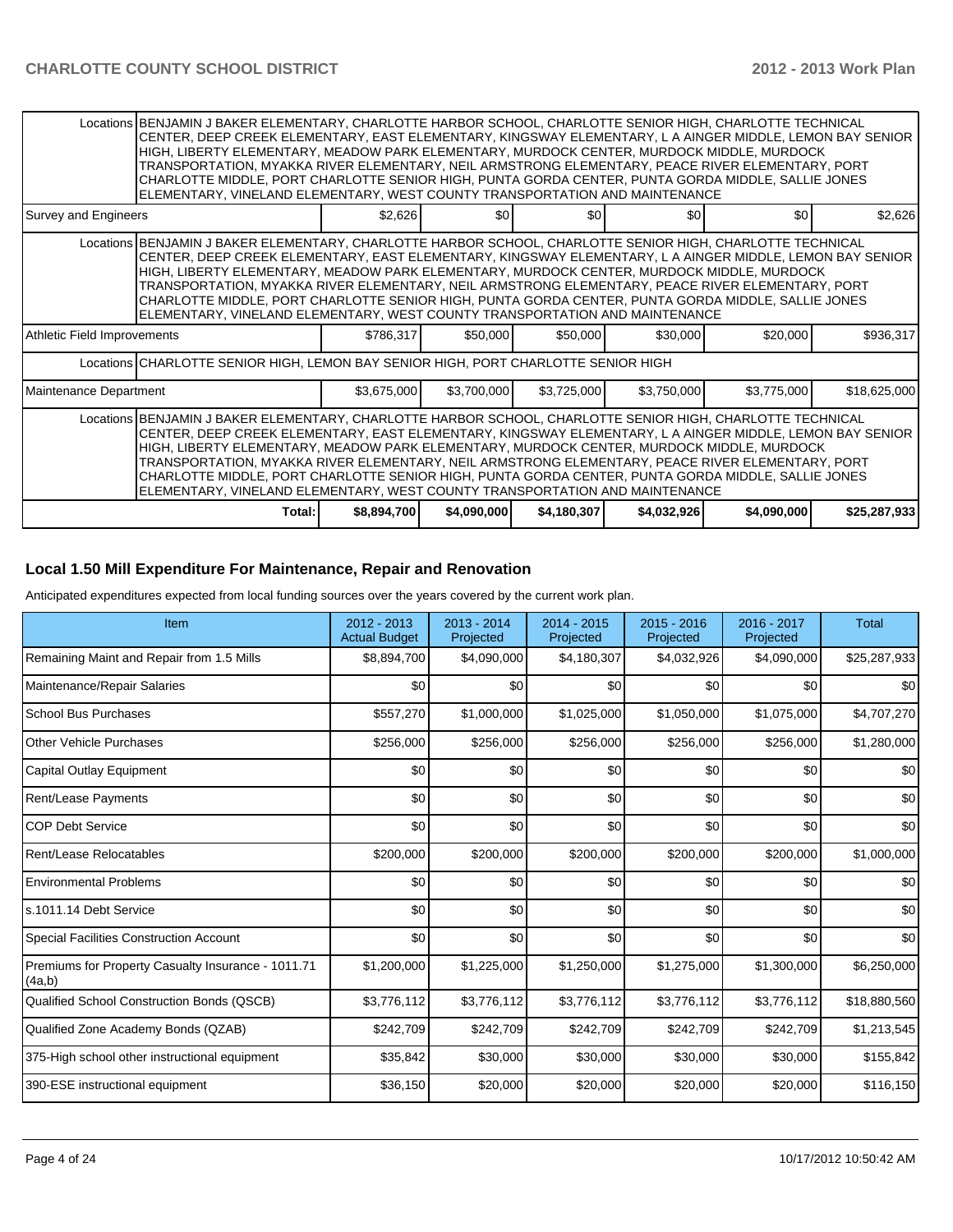| <b>Revenue</b>                                |              |              |              |              |              |              |
|-----------------------------------------------|--------------|--------------|--------------|--------------|--------------|--------------|
| <b>Local Expenditure Totals:</b>              | \$19,075,924 | \$14,074,821 | \$14,275,128 | \$14,262,747 | \$14,429,821 | \$76,118,441 |
| 317-Furnishing new portable classrooms        | \$8,000      | \$10,000     | \$10,000     | \$10,000     | \$10,000     | \$48,000     |
| 367-Vocational equipment CTC                  | \$209,520    | \$100,000    | \$100,000    | \$100,000    | \$100,000    | \$609,520    |
| <b>Equipment transfers</b>                    | \$50,000     | \$75,000     | \$75,000     | \$100,000    | \$100,000    | \$400,000    |
| 396-Facilities Department Staff               | \$520,000    | \$530,000    | \$540,000    | \$550,000    | \$560,000    | \$2,700,000  |
| 386-Copiers                                   | \$80,780     | \$50,000     | \$50,000     | \$50,000     | \$50,000     | \$280,780    |
| 372-Elementary other instructional equipment  | \$46,922     | \$40,000     | \$40,000     | \$40,000     | \$40,000     | \$206,922    |
| 368-Vocational equipment                      | \$118,134    | \$85,000     | \$85,000     | \$85,000     | \$85,000     | \$458,134    |
| 388-Extra curricular activity equipment       | \$63,338     | \$50,000     | \$50,000     | \$50,000     | \$50,000     | \$263,338    |
| 384-Audio-visual equipment/Promethean         | \$584,682    | \$350,000    | \$350,000    | \$350,000    | \$350,000    | \$1,984,682  |
| 369-Musical instruments                       | \$78,087     | \$30,000     | \$30,000     | \$30,000     | \$30,000     | \$198,087    |
| 370-Maps and Globes                           | \$20,000     | \$20,000     | \$20,000     | \$20,000     | \$20,000     | \$100,000    |
| 371-Middle school instructional equipment     | \$37,902     | \$35,000     | \$35,000     | \$35,000     | \$35,000     | \$177,902    |
| 377-Department furniture and equipment        | \$216,728    | \$100,000    | \$100,000    | \$100,000    | \$100,000    | \$616,728    |
| 700-District Technology Plan                  | \$1,692,823  | \$1,600,000  | \$1,650,000  | \$1,700,000  | \$1,750,000  | \$8,392,823  |
| 378-Instructional furniture                   | \$32,120     | \$50,000     | \$50,000     | \$50,000     | \$50,000     | \$232,120    |
| 380-Non-instructional furniture and equipment | \$118,105    | \$110,000    | \$110,000    | \$110,000    | \$110,000    | \$558,105    |

#### **1.50 Mill Revenue Source**

Schedule of Estimated Capital Outlay Revenue from each currently approved source which is estimated to be available for expenditures on the projects included in the tentative district facilities work program. All amounts are NET after considering carryover balances, interest earned, new COP's, 1011.14 and 1011.15 loans, etc. Districts cannot use 1.5-Mill funds for salaries except for those explicitly associated with maintenance/repair projects. (1011.71 (5), F.S.)

| <b>Item</b>                                                                       | Fund | $2012 - 2013$<br><b>Actual Value</b> | $2013 - 2014$<br>Projected | $2014 - 2015$<br>Projected | $2015 - 2016$<br>Projected | 2016 - 2017<br>Projected | Total            |
|-----------------------------------------------------------------------------------|------|--------------------------------------|----------------------------|----------------------------|----------------------------|--------------------------|------------------|
| (1) Non-exempt property<br>assessed valuation                                     |      | \$12,813,652,544                     | \$12,998,900,000           | \$13,402,600,000           | \$13,938,000,000           | \$14,571,500,000         | \$67,724,652,544 |
| (2) The Millege projected for<br>discretionary capital outlay per<br>ls.1011.71   |      | 1.50                                 | 1.50                       | 1.50                       | 1.50                       | 1.50                     |                  |
| (3) Full value of the 1.50-Mill<br>discretionary capital outlay per<br>ls.1011.71 |      | \$21,526,936                         | \$21,838,152               | \$22,516,368               | \$23,415,840               | \$24,480,120             | \$113,777,416    |
| $(4)$ Value of the portion of the 1.50<br>-Mill ACTUALLY levied                   | 370  | \$18,451,660                         | \$18,718,416               | \$19,299,744               | \$20,070,720               | \$20,982,960             | \$97,523,500     |
| $(5)$ Difference of lines $(3)$ and $(4)$                                         |      | \$3.075.276                          | \$3.119.736                | \$3.216.624                | \$3,345,120                | \$3.497.160              | \$16,253,916     |

#### **PECO Revenue Source**

The figure in the row designated "PECO Maintenance" will be subtracted from funds available for new construction because PECO maintenance dollars cannot be used for new construction.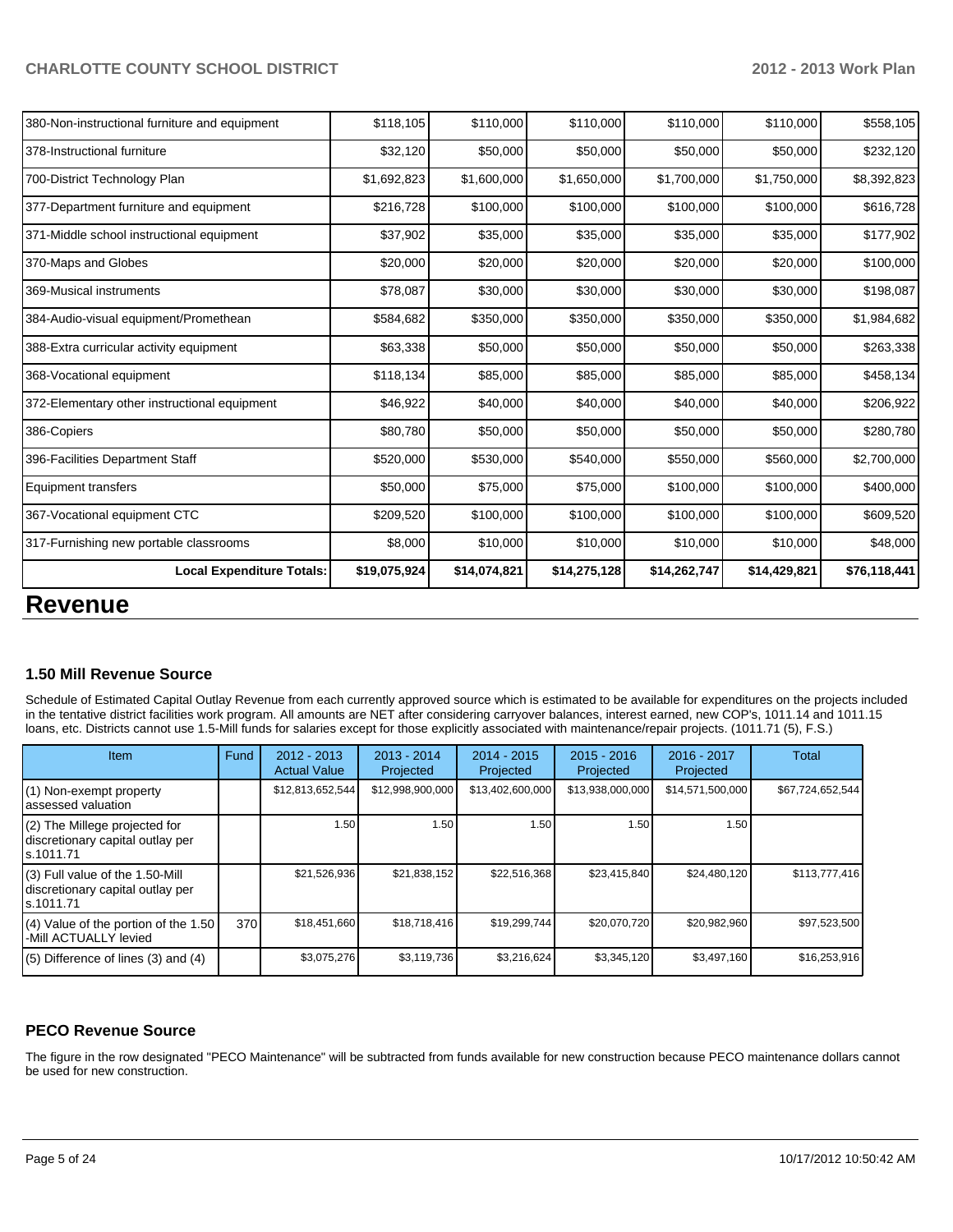| Item                          | Fund | $2012 - 2013$<br><b>Actual Budget</b> | $2013 - 2014$<br>Projected | $2014 - 2015$<br>Projected | $2015 - 2016$<br>Projected | 2016 - 2017<br>Projected | <b>Total</b> |
|-------------------------------|------|---------------------------------------|----------------------------|----------------------------|----------------------------|--------------------------|--------------|
| PECO New Construction         | 340  | \$0                                   | \$0                        | \$0                        | \$0                        | \$0                      | \$0          |
| PECO Maintenance Expenditures |      | \$0                                   | \$0                        | \$0                        | \$0                        | \$0 <sub>1</sub>         | \$0          |
|                               |      | \$0                                   | \$0                        | \$0                        | \$0                        | \$0                      | \$0          |

## **CO & DS Revenue Source**

Revenue from Capital Outlay and Debt Service funds.

| Item                                               | Fund | $2012 - 2013$<br><b>Actual Budget</b> | $2013 - 2014$<br>Projected | $2014 - 2015$<br>Projected | $2015 - 2016$<br>Projected | $2016 - 2017$<br>Projected | Total     |
|----------------------------------------------------|------|---------------------------------------|----------------------------|----------------------------|----------------------------|----------------------------|-----------|
| ICO & DS Cash Flow-through<br><b>I</b> Distributed | 360  | \$102.904                             | \$102.904                  | \$102.904                  | \$102.904                  | \$102.904                  | \$514,520 |
| ICO & DS Interest on<br>Undistributed CO           | 360  | \$6,533                               | \$6,533                    | \$6,533                    | \$6,533                    | \$6,533                    | \$32,665  |
|                                                    |      | \$109,437                             | \$109,437                  | \$109.437                  | \$109,437                  | \$109.437                  | \$547,185 |

#### **Fair Share Revenue Source**

All legally binding commitments for proportionate fair-share mitigation for impacts on public school facilities must be included in the 5-year district work program.

Nothing reported for this section.

### **Sales Surtax Referendum**

Specific information about any referendum for a 1-cent or ½-cent surtax referendum during the previous year.

No **Did the school district hold a surtax referendum during the past fiscal year 2011 - 2012?**

## **Additional Revenue Source**

Any additional revenue sources

| <b>Item</b>                                                                                            | 2012 - 2013<br><b>Actual Value</b> | $2013 - 2014$<br>Projected | $2014 - 2015$<br>Projected | $2015 - 2016$<br>Projected | 2016 - 2017<br>Projected | Total |
|--------------------------------------------------------------------------------------------------------|------------------------------------|----------------------------|----------------------------|----------------------------|--------------------------|-------|
| Proceeds from a s.1011.14/15 F.S. Loans                                                                | \$0 <sub>1</sub>                   | \$0                        | \$0                        | \$0                        | \$0                      | \$0   |
| District Bonds - Voted local bond<br>referendum proceeds per s.9, Art VII<br><b>State Constitution</b> | \$0                                | \$0                        | \$0                        | \$0                        | \$0                      | \$0   |
| Proceeds from Special Act Bonds                                                                        | \$0                                | \$0                        | \$0                        | \$0                        | \$0                      | \$0   |
| <b>Estimated Revenue from CO &amp; DS Bond</b><br><b>I</b> Sale                                        | \$0                                | \$0                        | \$0                        | \$0                        | \$0                      | \$0   |
| Proceeds from Voted Capital<br>Improvements millage                                                    | \$0                                | \$0                        | \$0                        | \$0                        | \$0 <sub>1</sub>         | \$0   |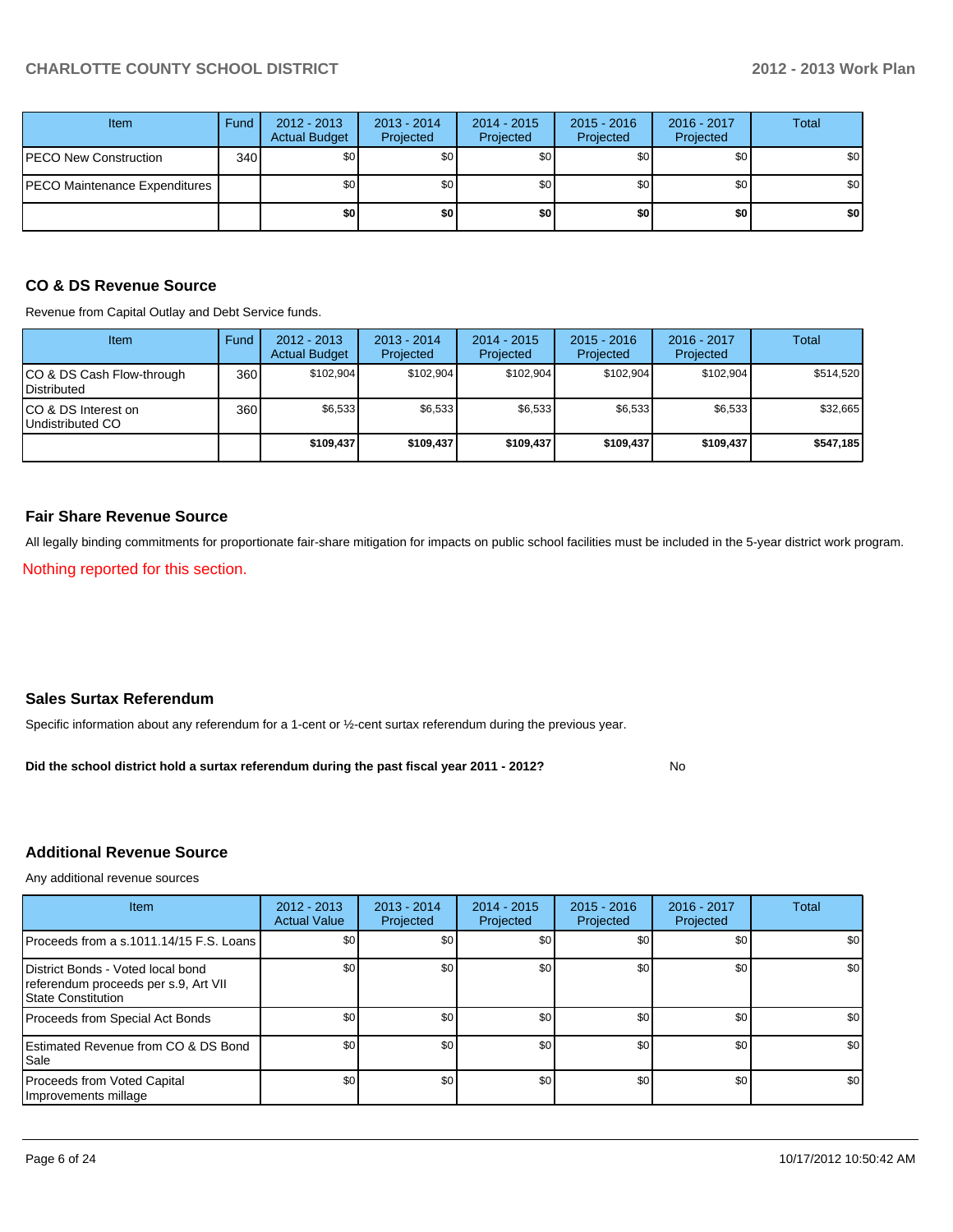| <b>Subtotal</b>                                                                                                           | \$24,808,643 | \$51,000 | \$51,000 | \$51,000 | \$51,000 | \$25,012,643 |
|---------------------------------------------------------------------------------------------------------------------------|--------------|----------|----------|----------|----------|--------------|
| Capital Outlay Projects Funds Balance<br><b>Carried Forward From Total Fund</b><br><b>Balance Carried Forward</b>         | \$0          | \$0      | \$0      | \$0      | \$0      | \$0          |
| One Cent - 1/2 Cent Sales Surtax Debt<br>Service From Total Fund Balance Carried<br>Forward                               | \$0          | \$0      | \$0      | \$0      | \$0      | \$0          |
| <b>Special Facilities Construction Account</b>                                                                            | \$0          | \$0      | \$0      | \$0      | \$0      | \$0          |
| General Capital Outlay Obligated Fund<br><b>Balance Carried Forward From Total</b><br><b>Fund Balance Carried Forward</b> | \$0          | \$0      | \$0      | \$0      | \$0      | \$0          |
| <b>Total Fund Balance Carried Forward</b>                                                                                 | \$24,733,643 | \$0      | \$0      | \$0      | \$0      | \$24,733,643 |
| Revenue from Bonds pledging proceeds<br>from 1 cent or 1/2 cent Sales Surtax                                              | \$0          | \$0      | \$0      | \$0      | \$0      | \$0          |
| Interest, Including Profit On Investment                                                                                  | \$75,000     | \$51,000 | \$51,000 | \$51,000 | \$51,000 | \$279,000    |
| Grants from local governments or not-for-<br>profit organizations                                                         | \$0          | \$0      | \$0      | \$0      | \$0      | \$0          |
| Private donations                                                                                                         | \$0          | \$0      | \$0      | \$0      | \$0      | \$0          |
| Impact fees received                                                                                                      | \$0          | \$0      | \$0      | \$0      | \$0      | \$0          |
| Proportionate share mitigation (actual<br>cash revenue only, not in kind donations)                                       | \$0          | \$0      | \$0      | \$0      | \$0      | \$0          |
| <b>Federal Grants</b>                                                                                                     | \$0          | \$0      | \$0      | \$0      | \$0      | \$0          |
| <b>District Equity Recognition</b>                                                                                        | \$0          | \$0      | \$0      | \$0      | \$0      | \$0          |
| Classrooms for Kids                                                                                                       | \$0          | \$0      | \$0      | \$0      | \$0      | \$0          |
| Classrooms First Bond proceeds amount<br>authorized in FY 1997-98                                                         | \$0          | \$0      | \$0      | \$0      | \$0      | \$0          |
| Proceeds from Certificates of<br>Participation (COP's) Sale                                                               | \$0          | \$0      | \$0      | \$0      | \$0      | \$0          |
| Proceeds from local governmental<br>infrastructure sales surtax                                                           | \$0          | \$0      | \$0      | \$0      | \$0      | \$0          |
| Proceeds from 1/2 cent sales surtax<br>authorized by school board                                                         | \$0          | \$0      | \$0      | \$0      | \$0      | \$0          |
| Other Revenue for Other Capital Projects                                                                                  | \$0          | \$0      | \$0      | \$0      | \$0      | \$0          |

## **Total Revenue Summary**

| <b>Item Name</b>                                                | 2012 - 2013<br><b>Budget</b> | $2013 - 2014$<br>Projected | 2014 - 2015<br>Projected | $2015 - 2016$<br>Projected | $2016 - 2017$<br>Projected | <b>Five Year Total</b> |
|-----------------------------------------------------------------|------------------------------|----------------------------|--------------------------|----------------------------|----------------------------|------------------------|
| Local 1.5 Mill Discretionary Capital Outlay<br><b>I</b> Revenue | \$18,451,660                 | \$18,718,416               | \$19,299,744             | \$20,070,720               | \$20,982,960               | \$97,523,500           |
| IPECO and 1.5 Mill Maint and Other 1.5<br>Mill Expenditures     | (\$19,075,924)               | (S14, 074, 821)            | (\$14,275,128)           | (\$14,262,747)             | (\$14,429,821)             | (\$76,118,441)         |
| IPECO Maintenance Revenue                                       | \$0                          | \$0                        | \$0                      | \$0                        | \$0                        | \$0 <sub>1</sub>       |
| Available 1.50 Mill for New l<br>l Construction                 | ( \$624, 264)                | \$4.643.595                | \$5,024,616              | \$5,807,973                | \$6,553,139                | \$21,405,059           |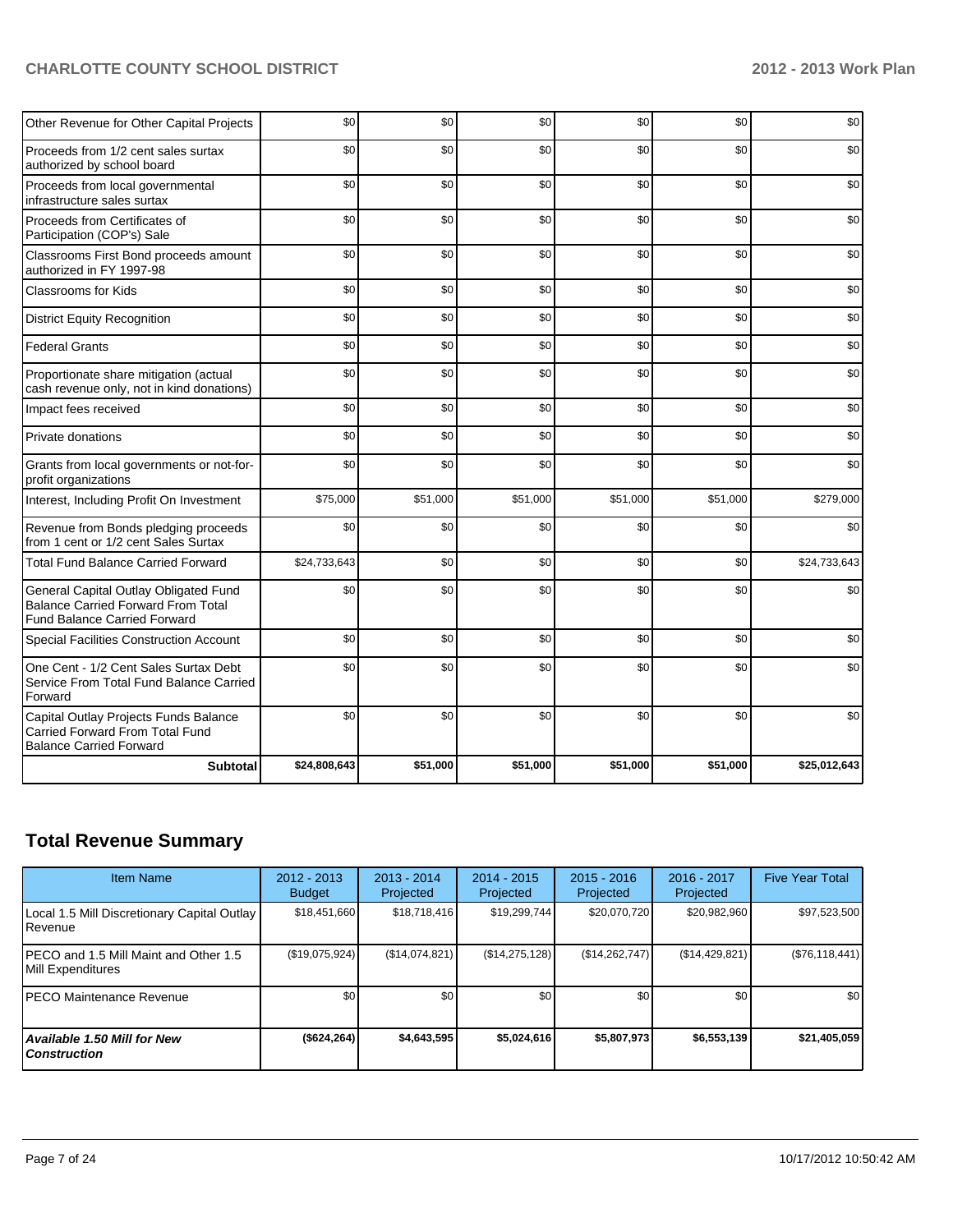| <b>Item Name</b>                     | $2012 - 2013$<br><b>Budget</b> | $2013 - 2014$<br>Projected | 2014 - 2015<br><b>Projected</b> | $2015 - 2016$<br>Projected | 2016 - 2017<br>Projected | <b>Five Year Total</b> |
|--------------------------------------|--------------------------------|----------------------------|---------------------------------|----------------------------|--------------------------|------------------------|
| CO & DS Revenue                      | \$109,437                      | \$109,437                  | \$109,437                       | \$109,437                  | \$109,437                | \$547,185              |
| <b>PECO New Construction Revenue</b> | \$0                            | \$0 <sub>1</sub>           | \$0                             | \$0                        | \$0                      | \$0 <sub>1</sub>       |
| Other/Additional Revenue             | \$24,808,643                   | \$51,000                   | \$51,000                        | \$51,000                   | \$51,000                 | \$25,012,643           |
| <b>Total Additional Revenuel</b>     | \$24,918,080                   | \$160,437                  | \$160,437                       | \$160,437                  | \$160,437                | \$25,559,828           |
| <b>Total Available Revenue</b>       | \$24,293,816                   | \$4,804,032                | \$5,185,053                     | \$5,968,410                | \$6,713,576              | \$46,964,887           |

# **Project Schedules**

## **Capacity Project Schedules**

A schedule of capital outlay projects necessary to ensure the availability of satisfactory classrooms for the projected student enrollment in K-12 programs.

| <b>Project Description</b>                                                     | Location                                              |                          | 2012 - 2013 | 2013 - 2014 | 2014 - 2015 | 2015 - 2016 | 2016 - 2017  | <b>Total</b>    | Funded |
|--------------------------------------------------------------------------------|-------------------------------------------------------|--------------------------|-------------|-------------|-------------|-------------|--------------|-----------------|--------|
| Remodel, renovate,<br>site improvements.                                       | <b>CHARLOTTE</b><br><b>HARBOR SCHOOL</b>              | Planned<br>Cost:         | \$0         | \$0         | \$0         | \$0         | \$4,432,724  | \$4,432,724 No  |        |
|                                                                                |                                                       | <b>Student Stations:</b> | $\mathbf 0$ | $\Omega$    | $\Omega$    | $\Omega$    | $\Omega$     | $\Omega$        |        |
|                                                                                |                                                       | <b>Total Classrooms:</b> | $\mathbf 0$ | $\Omega$    | $\mathbf 0$ | $\Omega$    | $\Omega$     | $\Omega$        |        |
|                                                                                |                                                       | Gross Sq Ft:             | $\mathbf 0$ | $\mathbf 0$ | $\mathbf 0$ | $\Omega$    | $\Omega$     | $\Omega$        |        |
| Remodel, renovate<br>(Buildings 1-12) and<br>new construction and<br>site work | <b>CHARLOTTE</b><br><b>TECHNICAL</b><br><b>CENTER</b> | Planned<br>Cost:         | \$0         | \$0         | \$0         | \$0         | \$27,360,405 | \$27,360,405 No |        |
|                                                                                | <b>Student Stations:</b>                              |                          | $\mathbf 0$ | $\mathbf 0$ | $\mathbf 0$ | $\Omega$    | $\mathbf 0$  | $\Omega$        |        |
|                                                                                | <b>Total Classrooms:</b>                              |                          | $\mathbf 0$ | 0           | $\mathbf 0$ | $\Omega$    | 0            | O               |        |
|                                                                                | Gross Sq Ft:                                          |                          | $\mathbf 0$ | $\Omega$    | $\Omega$    | $\Omega$    | 0            | 0               |        |
| Remodel, renovate,<br>new construction,<br>and site<br>improvements            | DEEP CREEK<br><b>ELEMENTARY</b>                       | Planned<br>Cost:         | \$0         | \$0         | \$0         | \$0         | \$6,714,231  | \$6,714,231 No  |        |
|                                                                                |                                                       | <b>Student Stations:</b> | $\mathbf 0$ | $\Omega$    | $\mathbf 0$ | $\Omega$    | $\mathbf 0$  | $\Omega$        |        |
|                                                                                |                                                       | <b>Total Classrooms:</b> | $\mathbf 0$ | $\mathbf 0$ | $\mathbf 0$ | $\Omega$    | $\Omega$     | $\Omega$        |        |
|                                                                                |                                                       | Gross Sq Ft:             | $\mathbf 0$ | $\Omega$    | $\mathbf 0$ | $\Omega$    | $\Omega$     | $\Omega$        |        |
| Remodel, renovate,<br>new construction,<br>and site<br>improvements            | L A AINGER<br><b>MIDDLE</b>                           | Planned<br>Cost:         | \$0         | \$0         | \$0         | \$0         | \$10,678,881 | \$10,678,881 No |        |
|                                                                                |                                                       | <b>Student Stations:</b> | $\mathbf 0$ | $\Omega$    | $\mathbf 0$ | $\Omega$    | $\mathbf 0$  | 0               |        |
|                                                                                |                                                       | <b>Total Classrooms:</b> | $\mathbf 0$ | 0           | $\Omega$    | $\Omega$    | 0            | $\Omega$        |        |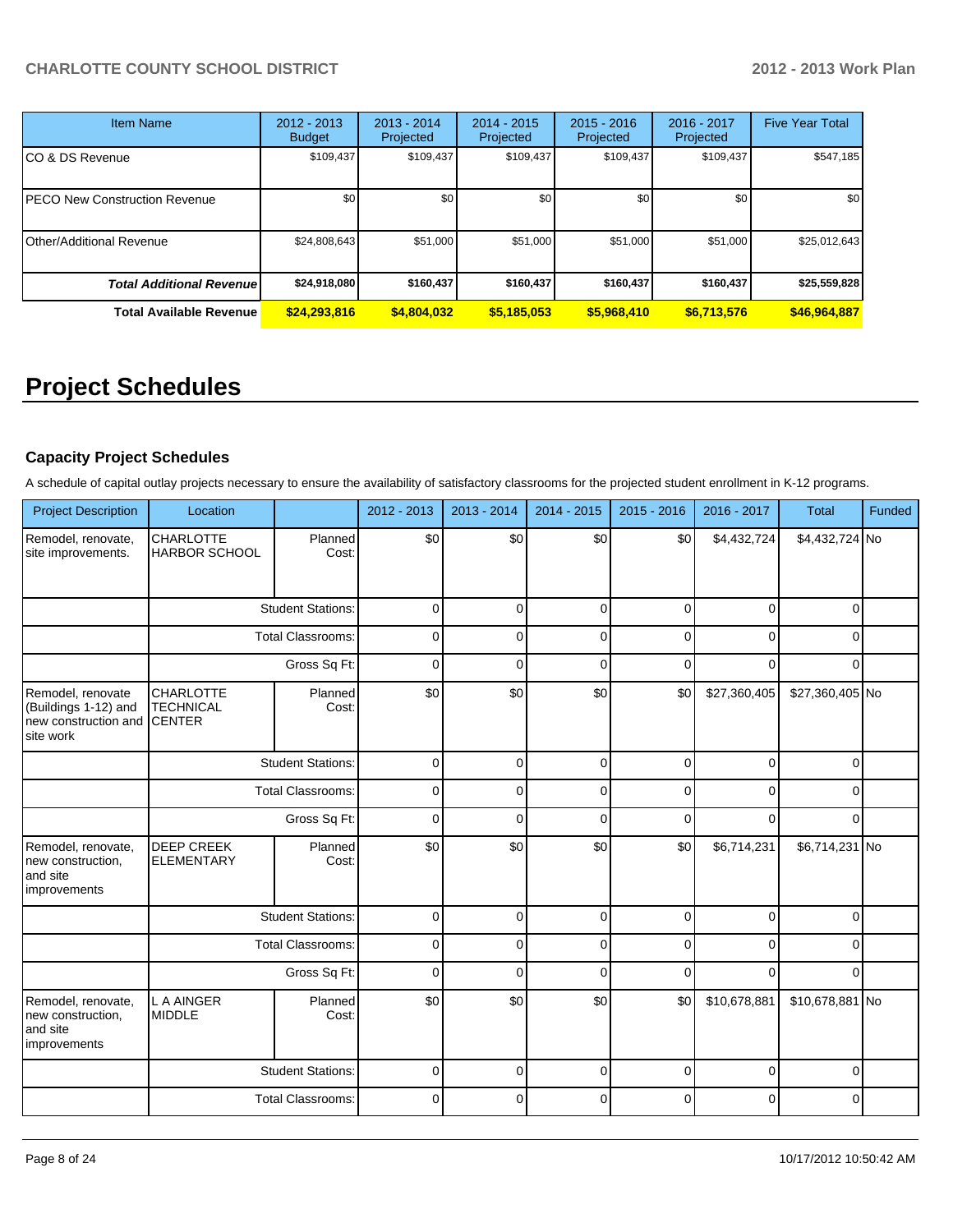|                                                                     |                                          | Gross Sq Ft:             | 0           | 0            | $\mathbf 0$ | 0            | 0            | 0               |         |
|---------------------------------------------------------------------|------------------------------------------|--------------------------|-------------|--------------|-------------|--------------|--------------|-----------------|---------|
| Remodel, renovate,<br>new construction,<br>and site<br>improvements | <b>LIBERTY</b><br><b>ELEMENTARY</b>      | Planned<br>Cost:         | \$0         | \$0          | \$0         | \$0          | \$6,169,984  | \$6,169,984 No  |         |
|                                                                     |                                          | <b>Student Stations:</b> | 0           | 0            | $\mathbf 0$ | 0            | 0            | 0               |         |
|                                                                     |                                          | Total Classrooms:        | 0           | $\Omega$     | 0           | $\Omega$     | 0            | 0               |         |
|                                                                     |                                          | Gross Sq Ft:             | $\mathbf 0$ | $\mathbf{0}$ | $\Omega$    | $\mathbf{0}$ | $\Omega$     | $\Omega$        |         |
| Replacement School                                                  | <b>MEADOW PARK</b><br><b>ELEMENTARY</b>  | Planned<br>Cost:         | \$0         | \$0          | \$0         | \$0          | \$0          |                 | \$0 Yes |
|                                                                     |                                          | <b>Student Stations:</b> | 0           | 0            | $\mathbf 0$ | $\mathbf 0$  | 0            | 0               |         |
|                                                                     |                                          | <b>Total Classrooms:</b> | $\mathbf 0$ | 0            | $\mathbf 0$ | $\Omega$     | 0            | 0               |         |
|                                                                     |                                          | Gross Sq Ft:             | 0           | 0            | $\mathbf 0$ | $\mathbf 0$  | 0            | 0               |         |
| Remodel, renovate,<br>new construction,<br>and site<br>improvements | MURDOCK MIDDLE                           | Planned<br>Cost:         | \$0         | \$0          | \$0         | \$0          | \$10,241,913 | \$10,241,913 No |         |
|                                                                     |                                          | <b>Student Stations:</b> | 0           | $\mathbf{0}$ | $\mathbf 0$ | $\mathbf{0}$ | 0            | $\Omega$        |         |
|                                                                     | <b>Total Classrooms:</b>                 |                          | 0           | $\Omega$     | 0           | $\Omega$     | 0            | 0               |         |
|                                                                     |                                          | $\mathbf 0$              | $\Omega$    | $\mathbf{0}$ | $\Omega$    | 0            | 0            |                 |         |
| Remodel, renovate,<br>new construction,<br>and site<br>improvements | <b>MYAKKA RIVER</b><br><b>ELEMENTARY</b> | Planned<br>Cost:         | \$0         | \$0          | \$0         | \$0          | \$6,359,780  | \$6,359,780 No  |         |
|                                                                     |                                          | <b>Student Stations:</b> | $\mathbf 0$ | $\Omega$     | $\mathbf 0$ | $\Omega$     | 0            | 0               |         |
|                                                                     |                                          | Total Classrooms:        | 0           | 0            | 0           | 0            | 0            | 0               |         |
|                                                                     |                                          | Gross Sq Ft:             | $\mathbf 0$ | 0            | $\Omega$    | $\Omega$     | 0            | $\Omega$        |         |
| Remodel, renovate,<br>new construction,<br>and site<br>improvements | PORT CHARLOTTE<br><b>SENIOR HIGH</b>     | Planned<br>Cost:         | \$0         | \$0          | \$0         | \$0          | \$7,079,132  | \$7,079,132 No  |         |
|                                                                     |                                          | <b>Student Stations:</b> | 0           | 0            | $\mathbf 0$ | $\mathbf 0$  | 0            | 0               |         |
|                                                                     |                                          | Total Classrooms:        | 0           | 0            | $\mathbf 0$ | 0            | 0            | 0               |         |
|                                                                     |                                          | Gross Sq Ft:             | $\mathbf 0$ | 0            | $\mathbf 0$ | $\mathbf 0$  | $\Omega$     | $\Omega$        |         |
| Remodel, renovate,<br>new construction,<br>and site<br>improvements | PORT CHARLOTTE<br><b>MIDDLE</b>          | Planned<br>Cost:         | \$0         | \$0          | \$0         | \$0          | \$7,718,619  | \$7,718,619 No  |         |
|                                                                     |                                          | <b>Student Stations:</b> | $\pmb{0}$   | 0            | $\mathbf 0$ | $\mathbf 0$  | $\mathbf 0$  | $\mathbf{0}$    |         |
|                                                                     |                                          | <b>Total Classrooms:</b> | 0           | 0            | $\mathbf 0$ | 0            | $\mathbf 0$  | 0               |         |
|                                                                     |                                          | Gross Sq Ft:             | $\pmb{0}$   | 0            | $\pmb{0}$   | $\pmb{0}$    | $\mathbf 0$  | 0               |         |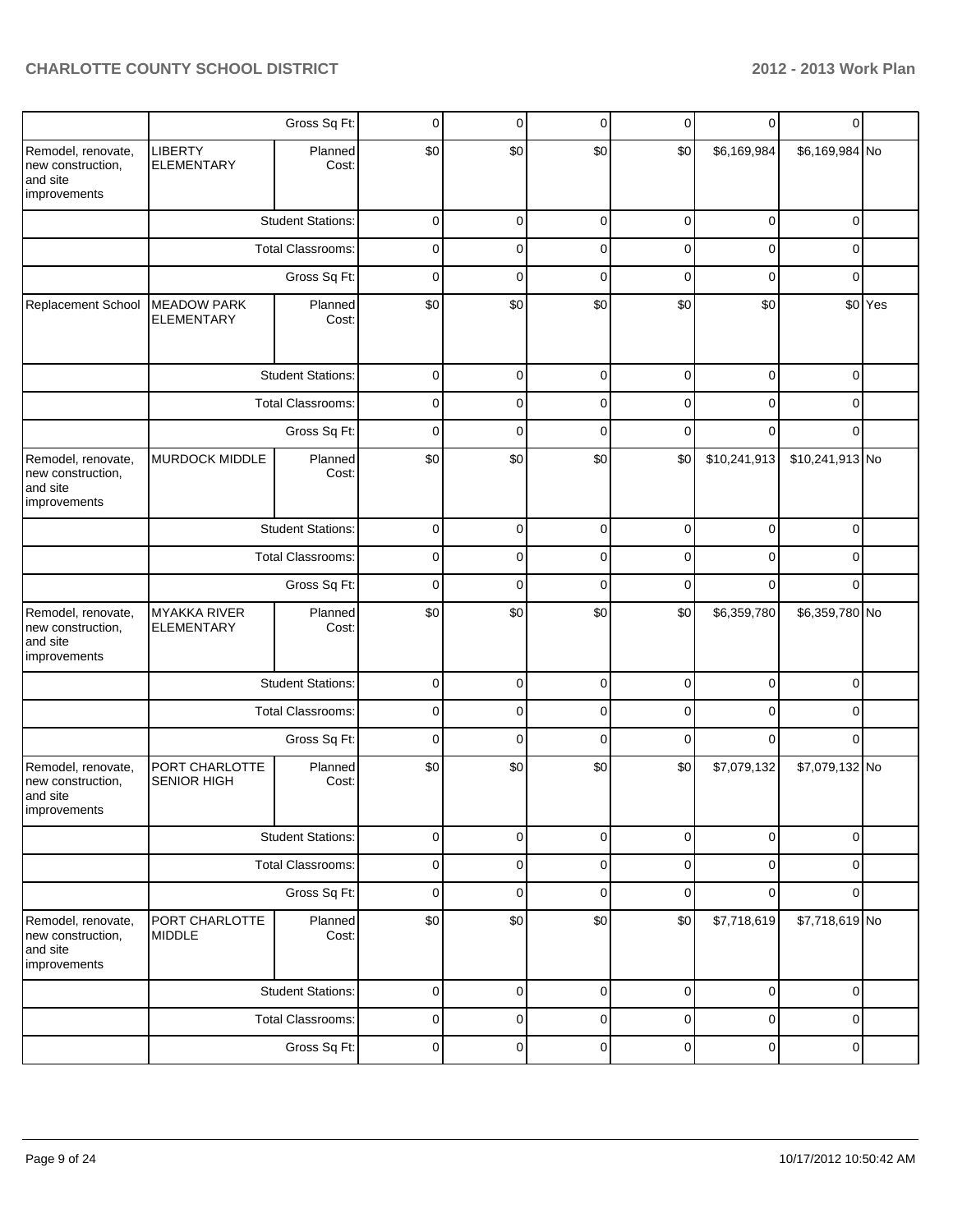| Remodel, renovate,<br>new construction,<br>and site<br>improvements                  | <b>VINELAND</b><br><b>ELEMENTARY</b>           | Planned<br>Cost:         | \$0          | \$0         | \$0            | \$0            | \$6,538,511      | \$6,538,511 No                             |                    |
|--------------------------------------------------------------------------------------|------------------------------------------------|--------------------------|--------------|-------------|----------------|----------------|------------------|--------------------------------------------|--------------------|
|                                                                                      | <b>Student Stations:</b>                       |                          | $\pmb{0}$    | $\pmb{0}$   | $\pmb{0}$      | $\pmb{0}$      | $\boldsymbol{0}$ | $\mathbf 0$                                |                    |
|                                                                                      |                                                | <b>Total Classrooms:</b> | $\mathbf 0$  | $\mathbf 0$ | $\mathbf 0$    | $\mathbf 0$    | $\mathbf 0$      | $\Omega$                                   |                    |
|                                                                                      |                                                | Gross Sq Ft:             | $\pmb{0}$    | $\mathbf 0$ | $\mathbf 0$    | $\mathbf 0$    | $\mathbf 0$      | 0                                          |                    |
| Remodel, renovate,<br>new construction,<br>and site<br>improvements                  | <b>LEMON BAY</b><br><b>SENIOR HIGH</b>         | Planned<br>Cost:         | \$22,500,000 | \$6,322,848 | \$5,185,053    | \$5,968,410    | \$6,713,576      | \$46,689,887 Yes                           |                    |
|                                                                                      |                                                | <b>Student Stations:</b> | 95           | $\mathbf 0$ | 158            | 152            | $\mathbf 0$      | 405                                        |                    |
|                                                                                      |                                                | <b>Total Classrooms:</b> | $\mathsf 3$  | $\mathbf 0$ | 8              | $\overline{7}$ | $\overline{0}$   | 18                                         |                    |
|                                                                                      |                                                | Gross Sq Ft:             | 58,988       | $\mathbf 0$ | 54,308         | 45,058         | $\mathbf 0$      | 158,354                                    |                    |
| Rebuild high school                                                                  | CHARLOTTE<br><b>SENIOR HIGH</b>                | Planned<br>Cost:         | \$0          | \$0         | \$0            | \$0            | \$1              |                                            | \$1 No             |
|                                                                                      | <b>Student Stations:</b>                       |                          | $\mathbf 0$  | $\pmb{0}$   | $\pmb{0}$      | $\mathbf 0$    | $\mathbf 0$      | 0                                          |                    |
|                                                                                      | <b>Total Classrooms:</b>                       |                          | $\mathbf 0$  | 0           | $\mathbf 0$    | $\mathbf 0$    | $\mathbf 0$      | 0                                          |                    |
|                                                                                      |                                                | Gross Sq Ft:             | $\pmb{0}$    | $\Omega$    | $\overline{0}$ | $\overline{0}$ | $\overline{0}$   | $\Omega$                                   |                    |
| Design fees<br>associated with<br>remodeling,<br>renovation, and new<br>construction | CHARLOTTE<br><b>TECHNICAL</b><br><b>CENTER</b> | Planned<br>Cost:         | \$0          | \$0         | \$0            | \$0            | \$0              |                                            | \$0 Yes            |
|                                                                                      |                                                | <b>Student Stations:</b> | $\pmb{0}$    | $\mathbf 0$ | $\mathbf 0$    | $\overline{0}$ | $\mathbf 0$      | $\mathbf 0$                                |                    |
|                                                                                      |                                                | Total Classrooms:        | $\pmb{0}$    | $\mathbf 0$ | $\overline{0}$ | $\mathbf 0$    | $\mathbf 0$      | 0                                          |                    |
|                                                                                      |                                                | Gross Sq Ft:             | $\mathbf 0$  | $\mathbf 0$ | $\overline{0}$ | $\overline{0}$ | $\mathbf 0$      | 0                                          |                    |
| Remodel buildings 12 EAST<br>& 13                                                    | ELEMENTARY                                     | Planned<br>Cost:         | \$0          | \$0         | \$0            | \$0            | \$0              |                                            | \$0 <sup>Yes</sup> |
|                                                                                      |                                                | <b>Student Stations:</b> | $\mathbf 0$  | $\Omega$    | $\mathbf 0$    | $\Omega$       | $\overline{0}$   | $\Omega$                                   |                    |
|                                                                                      |                                                | Total Classrooms:        | $\pmb{0}$    | $\pmb{0}$   | $\pmb{0}$      | $\pmb{0}$      | $\pmb{0}$        | 0                                          |                    |
|                                                                                      |                                                | Gross Sq Ft:             | $\mathbf 0$  | $\mathbf 0$ | $\mathbf 0$    | $\mathbf 0$    | $\mathbf 0$      | 0                                          |                    |
|                                                                                      |                                                | <b>Planned Cost:</b>     | \$22,500,000 | \$6,322,848 | \$5,185,053    |                |                  | $$5,968,410$ $$100,007,757$ $$139,984,068$ |                    |

| Planned Cost:   \$22,500,000 |                 | \$6,322,848 | \$5,185,053 |        | \$5,968,410   \$100,007,757   \$139,984,068 |         |
|------------------------------|-----------------|-------------|-------------|--------|---------------------------------------------|---------|
| <b>Student Stations: I</b>   | 95 <sub>1</sub> |             | 158         | 152    |                                             | 405     |
| <b>Total Classrooms:</b>     |                 |             | o           |        |                                             | 18      |
| Gross Sq Ft:                 | 58.988          |             | 54,308      | 45.058 |                                             | 158,354 |

## **Other Project Schedules**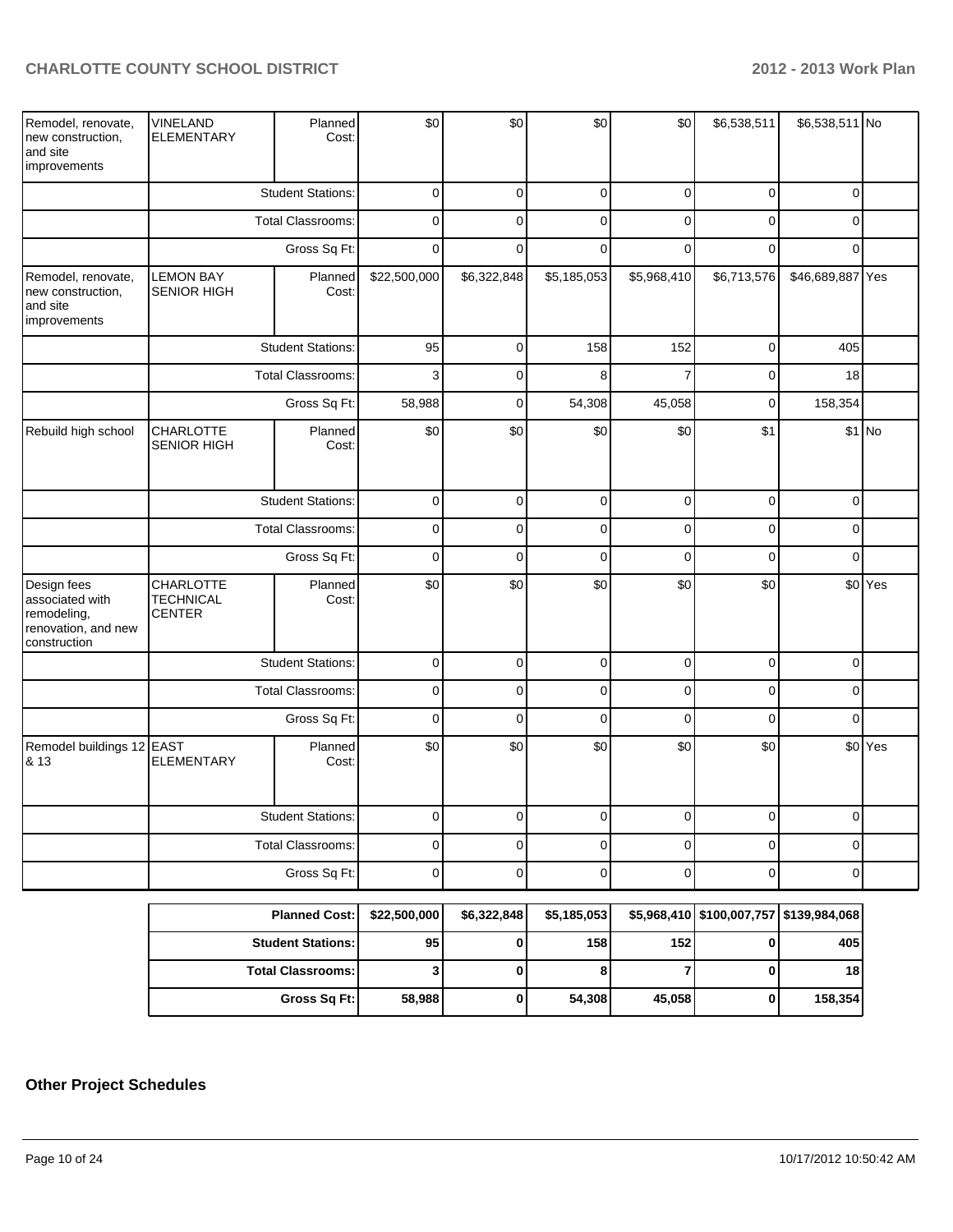Major renovations, remodeling, and additions of capital outlay projects that do not add capacity to schools.

| <b>Project Description</b>                                                                                               | Location                         | $2012 - 2013$<br><b>Actual Budget</b> | $2013 - 2014$<br>Projected | $2014 - 2015$<br>Projected | $2015 - 2016$<br>Projected | 2016 - 2017<br>Projected | Total           | Funded |
|--------------------------------------------------------------------------------------------------------------------------|----------------------------------|---------------------------------------|----------------------------|----------------------------|----------------------------|--------------------------|-----------------|--------|
| Renovate Building 12 & 13<br>(Business City)                                                                             | <b>EAST ELEMENTARY</b>           | \$0                                   | \$0                        | \$0                        | \$0                        | \$1,829,610              | $$1,829,610$ No |        |
| Technology retrofit                                                                                                      | Location not specified           | \$0                                   | \$0                        | \$0                        | \$0                        | \$6,000,000              | \$6,000,000 No  |        |
| Remodel, renovate, new<br>construction (The Academy)                                                                     | <b>MURDOCK CENTER</b>            | \$0                                   | \$0                        | \$0                        | \$0                        | \$3,786,808              | \$3,786,808 No  |        |
| New construction                                                                                                         | <b>MURDOCK</b><br>TRANSPORTATION | \$0                                   | \$0                        | \$0                        | \$0                        | \$5,250,000              | \$5,250,000 No  |        |
| Student Support Center - new<br>construction                                                                             | Location not specified           | \$0                                   | \$0                        | \$0                        | \$0                        | \$10,984,900             | \$10,984,900 No |        |
| Land acquisitions                                                                                                        | Location not specified           | \$0                                   | \$0                        | \$0                        | \$0                        | \$2,000,000              | \$2,000,000 No  |        |
| Site improvements                                                                                                        | Location not specified           | \$0                                   | \$0                        | \$0                        | \$0                        | \$2,000,000              | \$2,000,000 No  |        |
| Bus wash facility, Special<br>Projects Center, print shop,<br>food service, maintenance and<br>operations, and warehouse | <b>PUNTA GORDA CENTER</b>        | \$275,000                             | \$0                        | \$0                        | \$0                        | \$0                      | \$275,000 Yes   |        |
|                                                                                                                          |                                  | \$275,000                             | \$0                        | \$0                        | \$0                        | \$31,851,318             | \$32,126,318    |        |

#### **Additional Project Schedules**

Any projects that are not identified in the last approved educational plant survey.

Nothing reported for this section.

## **Non Funded Growth Management Project Schedules**

Schedule indicating which projects, due to planned development, that CANNOT be funded from current revenues projected over the next five years.

Nothing reported for this section.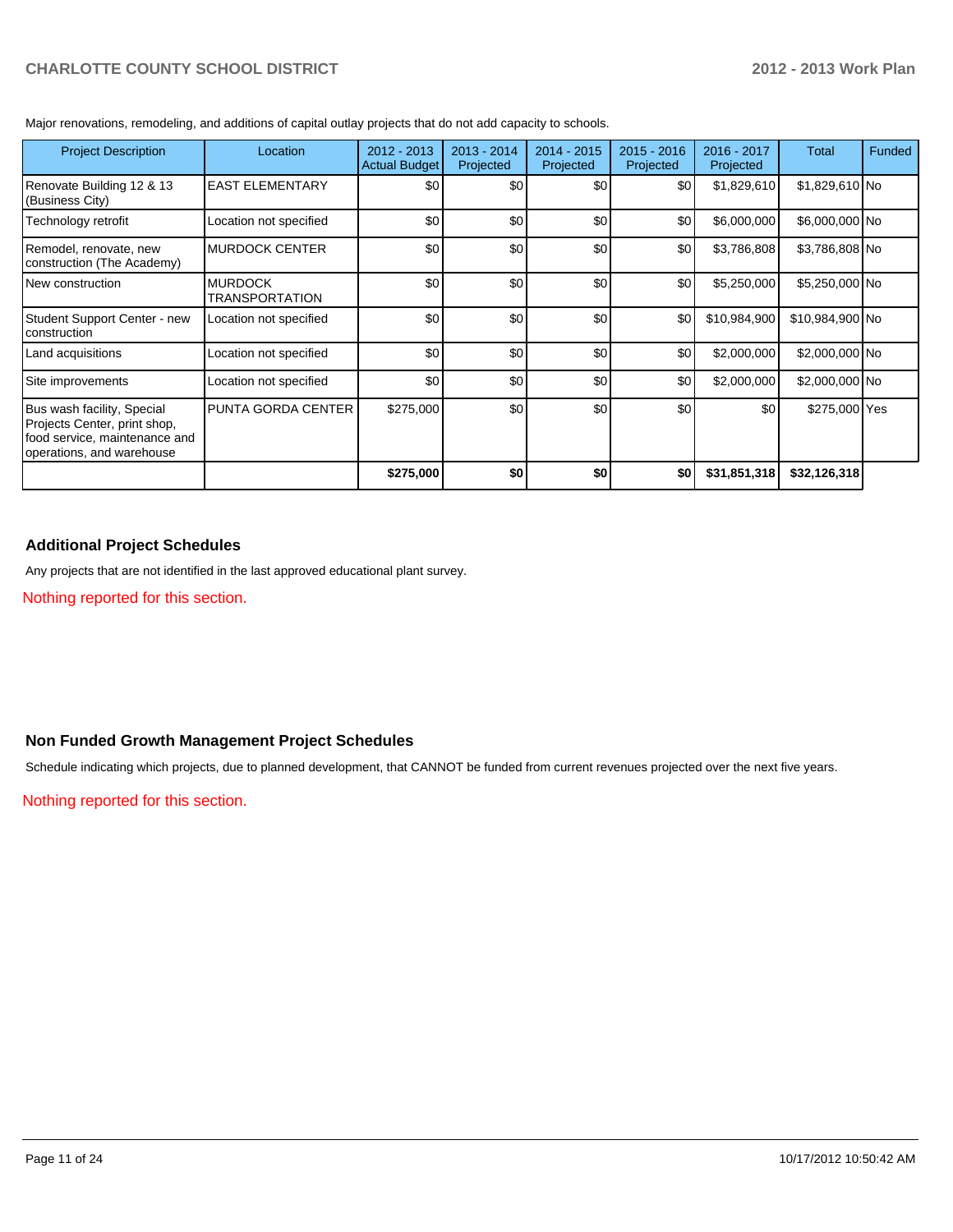# **Tracking**

## **Capacity Tracking**

| Location                                     | $2012 -$<br>2013 Satis.<br>Stu. Sta. | Actual<br>$2012 -$<br>2013 FISH<br>Capacity | Actual<br>$2011 -$<br>2012<br><b>COFTE</b> | # Class<br><b>Rooms</b> | Actual<br>Average<br>$2012 -$<br>2013 Class<br><b>Size</b> | Actual<br>$2012 -$<br>2013<br><b>Utilization</b> | <b>New</b><br>Stu.<br>Capacity | <b>New</b><br>Rooms to<br>be<br>Added/Re<br>moved | Projected<br>$2016 -$<br>2017<br><b>COFTE</b> | Projected<br>$2016 -$<br>2017<br><b>Utilization</b> | Projected<br>$2016 -$<br>2017 Class<br><b>Size</b> |
|----------------------------------------------|--------------------------------------|---------------------------------------------|--------------------------------------------|-------------------------|------------------------------------------------------------|--------------------------------------------------|--------------------------------|---------------------------------------------------|-----------------------------------------------|-----------------------------------------------------|----------------------------------------------------|
| <b>SALLIE JONES</b><br><b>ELEMENTARY</b>     | 717                                  | 717                                         | 609                                        | 38                      | 16                                                         | 85.00 %                                          | $\Omega$                       | $\Omega$                                          | 650                                           | 91.00%                                              | 17                                                 |
| <b>CHARLOTTE SENIOR</b><br><b>HIGH</b>       | 1,828                                | 1,736                                       | 1,808                                      | 77                      | 23                                                         | 104.00 %                                         | 0                              | $\Omega$                                          | 1.750                                         | 101.00 %                                            | 23                                                 |
| PEACE RIVER<br><b>ELEMENTARY</b>             | 861                                  | 861                                         | 692                                        | 47                      | 15                                                         | 80.00 %                                          | $\Omega$                       | $\Omega$                                          | 750                                           | 87.00%                                              | 16                                                 |
| <b>CHARLOTTE HARBOR</b><br><b>SCHOOL</b>     | 262                                  | 262                                         | 144                                        | 23                      | 6                                                          | 55.00 %                                          | $\overline{0}$                 | $\mathbf 0$                                       | 150                                           | 57.00 %                                             | $\overline{7}$                                     |
| <b>LEMON BAY SENIOR</b><br><b>HIGH</b>       | 2,015                                | 1,914                                       | 1,244                                      | 83                      | 15                                                         | 65.00 %                                          | 0                              | $\Omega$                                          | 1,200                                         | 63.00 %                                             | 14                                                 |
| <b>BENJAMIN J BAKER</b><br><b>ELEMENTARY</b> | 324                                  | 324                                         | 41                                         | 18                      | $\overline{2}$                                             | 13.00 %                                          | $\overline{0}$                 | $\overline{0}$                                    | 42                                            | 13.00 %                                             | $\overline{2}$                                     |
| <b>EAST ELEMENTARY</b>                       | 861                                  | 861                                         | 635                                        | 47                      | 14                                                         | 74.00 %                                          | $\Omega$                       | $\Omega$                                          | 700                                           | 81.00%                                              | 15                                                 |
| <b>NEIL ARMSTRONG</b><br><b>ELEMENTARY</b>   | 861                                  | 861                                         | 761                                        | 47                      | 16                                                         | 88.00 %                                          | $\Omega$                       | $\Omega$                                          | 750                                           | 87.00 %                                             | 16                                                 |
| PUNTA GORDA MIDDLE                           | 1,381                                | 1,242                                       | 1,137                                      | 60                      | 19                                                         | 92.00 %                                          | $\overline{0}$                 | $\Omega$                                          | 1,150                                         | 93.00 %                                             | 19                                                 |
| PORT CHARLOTTE<br><b>MIDDLE</b>              | 1,134                                | 1,020                                       | 834                                        | 52                      | 16                                                         | 82.00 %                                          | $\Omega$                       | $\Omega$                                          | 850                                           | 83.00 %                                             | 16                                                 |
| <b>MEADOW PARK</b><br><b>ELEMENTARY</b>      | 865                                  | 865                                         | 651                                        | 47                      | 14                                                         | 75.00 %                                          | $\Omega$                       | $\Omega$                                          | 750                                           | 87.00 %                                             | 16                                                 |
| PORT CHARLOTTE<br><b>SENIOR HIGH</b>         | 1,962                                | 1,863                                       | 1,710                                      | 80                      | 21                                                         | 92.00 %                                          | $\Omega$                       | $\Omega$                                          | 1,600                                         | 86.00 %                                             | 20                                                 |
| <b>CHARLOTTE</b><br><b>TECHNICAL CENTER</b>  | 1,055                                | 1,266                                       | 477                                        | 61                      | $\mathbf{8}$                                               | 38.00 %                                          | $\Omega$                       | $\Omega$                                          | 475                                           | 38.00 %                                             | 8                                                  |
| L A AINGER MIDDLE                            | 1,053                                | 947                                         | 904                                        | 47                      | 19                                                         | 95.00 %                                          | $\overline{0}$                 | $\mathbf 0$                                       | 904                                           | 95.00 %                                             | 19                                                 |
| VINELAND<br><b>ELEMENTARY</b>                | 880                                  | 880                                         | 607                                        | 47                      | 13                                                         | 69.00 %                                          | $\Omega$                       | $\overline{0}$                                    | 650                                           | 74.00 %                                             | 14                                                 |
| <b>LIBERTY ELEMENTARY</b>                    | 709                                  | 709                                         | 680                                        | 38                      | 18                                                         | 96.00 %                                          | $\overline{0}$                 | $\Omega$                                          | 680                                           | 96.00%                                              | 18                                                 |
| <b>MURDOCK MIDDLE</b>                        | 909                                  | 818                                         | 796                                        | 42                      | 19                                                         | 97.00 %                                          | $\Omega$                       | $\Omega$                                          | 825                                           | 101.00%                                             | 20                                                 |
| <b>MYAKKA RIVER</b><br><b>ELEMENTARY</b>     | 667                                  | 667                                         | 614                                        | 35                      | 18                                                         | 92.00 %                                          | $\Omega$                       | $\overline{0}$                                    | 600                                           | 90.00%                                              | 17                                                 |
| <b>DEEP CREEK</b><br><b>ELEMENTARY</b>       | 884                                  | 884                                         | 755                                        | 47                      | 16                                                         | 85.00 %                                          | 0                              | $\Omega$                                          | 750                                           | 85.00 %                                             | 16                                                 |
| <b>KINGSWAY</b><br><b>ELEMENTARY</b>         | 732                                  | 732                                         | 646                                        | 40                      | 16                                                         | 88.00 %                                          | $\Omega$                       | $\Omega$                                          | 675                                           | 92.00 %                                             | 17                                                 |
|                                              | 19.960                               | 19,429                                      | 15,744                                     | 976                     | 16                                                         | 81.03%                                           | $\mathbf{0}$                   | $\bf{0}$                                          | 15.901                                        | 81.84%                                              | 16                                                 |

The COFTE Projected Total (15,901) for 2016 - 2017 must match the Official Forecasted COFTE Total (15,901 ) for 2016 - 2017 before this section can be completed. In the event that the COFTE Projected Total does not match the Official forecasted COFTE, then the Balanced Projected COFTE Table should be used to balance COFTE.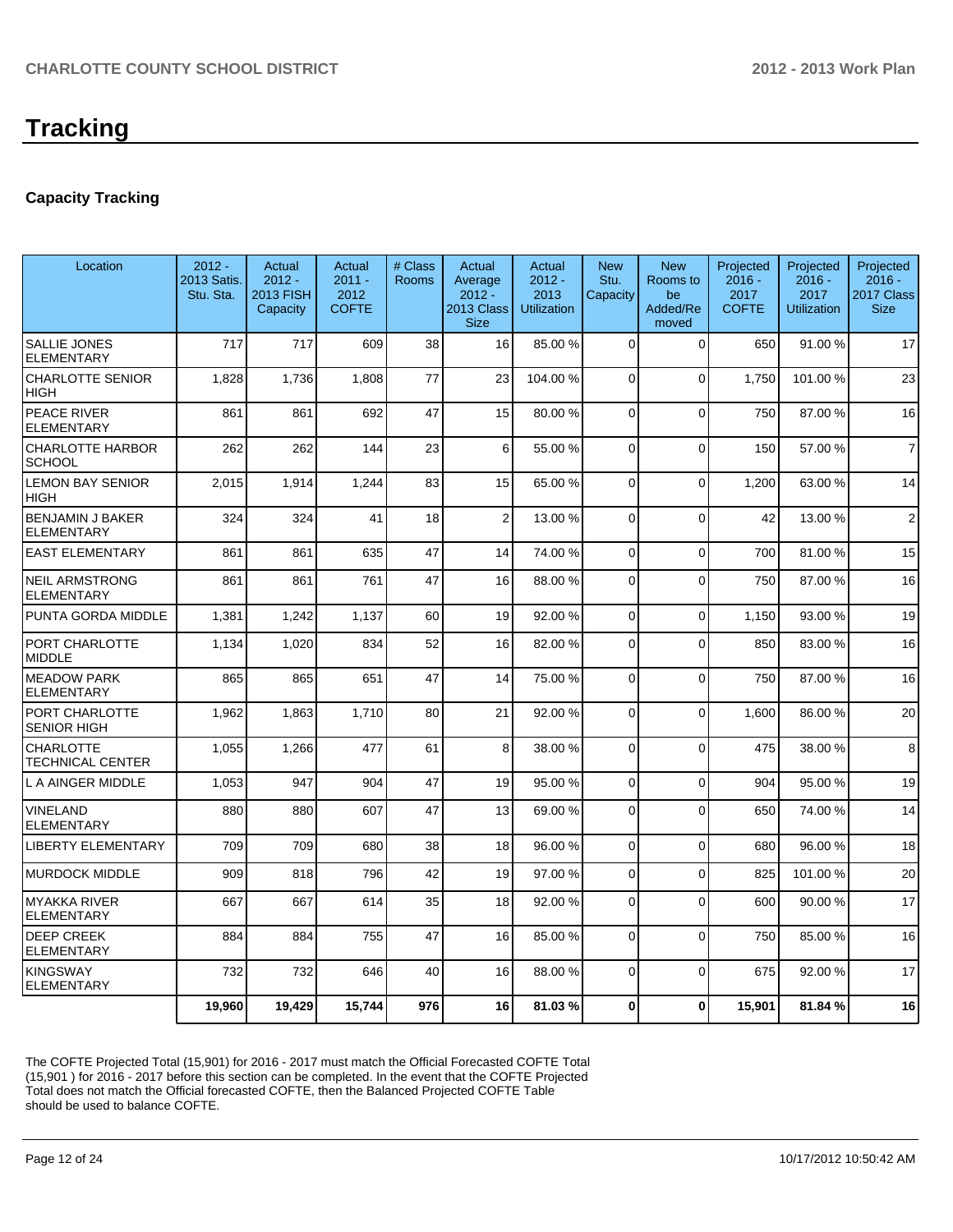| Projected COFTE for 2016 - 2017 |        |  |  |  |  |
|---------------------------------|--------|--|--|--|--|
| Elementary (PK-3)               | 4,642  |  |  |  |  |
| Middle (4-8)                    | 6,331  |  |  |  |  |
| High (9-12)                     | 4,928  |  |  |  |  |
|                                 | 15,901 |  |  |  |  |

| <b>Grade Level Type</b> | <b>Balanced Projected</b><br>COFTE for 2016 - 2017 |
|-------------------------|----------------------------------------------------|
| Elementary (PK-3)       |                                                    |
| Middle (4-8)            |                                                    |
| High (9-12)             |                                                    |
|                         | 15,901                                             |

#### **Relocatable Replacement**

Number of relocatable classrooms clearly identified and scheduled for replacement in the school board adopted financially feasible 5-year district work program.

| Location                               |  |  | 2012 - 2013   2013 - 2014   2014 - 2015   2015 - 2016   2016 - 2017 | l Year 5 Total |
|----------------------------------------|--|--|---------------------------------------------------------------------|----------------|
| LEMON BAY SENIOR HIGH                  |  |  |                                                                     |                |
| <b>Total Relocatable Replacements:</b> |  |  |                                                                     |                |

### **Charter Schools Tracking**

Information regarding the use of charter schools.

| Location-Type                                    | # Relocatable<br>units or<br>permanent<br>classrooms | Owner   | Year Started or I<br>Scheduled | Student<br><b>Stations</b> | <b>Students</b><br>Enrolled | Years in<br>Contract | <b>Total Charter</b><br><b>Students</b><br>projected for<br>2016 - 2017 |
|--------------------------------------------------|------------------------------------------------------|---------|--------------------------------|----------------------------|-----------------------------|----------------------|-------------------------------------------------------------------------|
| Edison State College - Collegiate<br>High School |                                                      | 4 STATE | 2009                           | 400                        | 400                         |                      | 400                                                                     |
|                                                  |                                                      |         |                                | 400                        | 400                         |                      | 400 l                                                                   |

#### **Special Purpose Classrooms Tracking**

The number of classrooms that will be used for certain special purposes in the current year, by facility and type of classroom, that the district will, 1), not use for educational purposes, and 2), the co-teaching classrooms that are not open plan classrooms and will be used for educational purposes.

| School                               | <b>School Type</b>                     | # of Elementary<br>K-3 Classrooms | # of Middle 4-8<br><b>Classrooms</b> | # of High $9-12$<br><b>Classrooms</b> | # of $ESE$<br>Classrooms | # of Combo<br><b>Classrooms</b> | <b>Total</b><br><b>Classrooms</b> |
|--------------------------------------|----------------------------------------|-----------------------------------|--------------------------------------|---------------------------------------|--------------------------|---------------------------------|-----------------------------------|
|                                      | <b>Total Educational Classrooms: I</b> |                                   |                                      |                                       |                          |                                 | 0                                 |
| School                               | <b>School Type</b>                     | # of Elementary<br>K-3 Classrooms | # of Middle 4-8<br><b>Classrooms</b> | # of High $9-12$<br><b>Classrooms</b> | # of $ESE$<br>Classrooms | # of Combo<br><b>Classrooms</b> | <b>Total</b><br><b>Classrooms</b> |
| <b>Total Co-Teaching Classrooms:</b> |                                        |                                   |                                      |                                       |                          |                                 | 0                                 |

#### **Infrastructure Tracking**

**Necessary offsite infrastructure requirements resulting from expansions or new schools. This section should include infrastructure information related to capacity project schedules and other project schedules (Section 4).**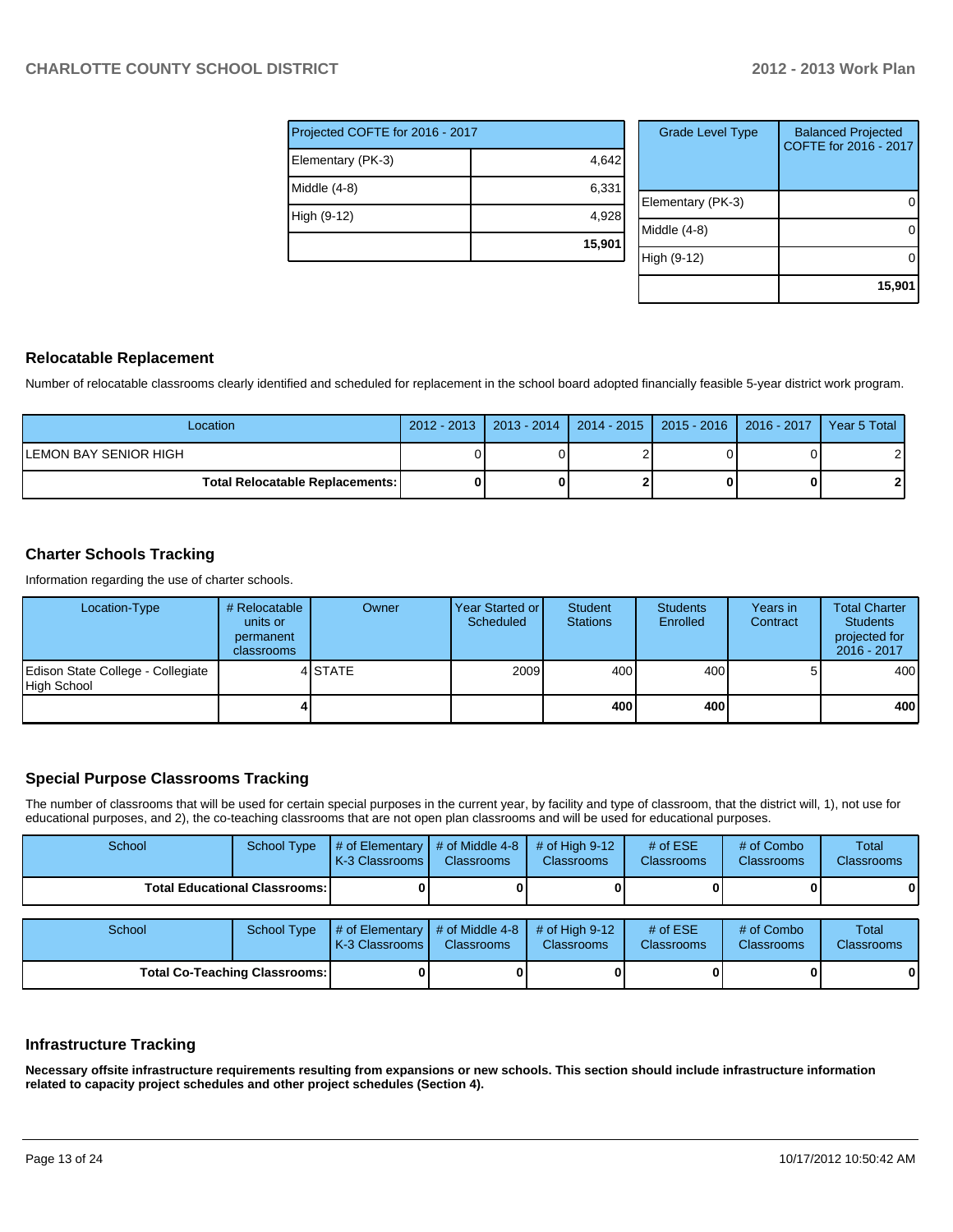Deep Creek Elementary School - possible water and sewer line extension, traffic signal, de-acceleration lane, sidewalks, fire hydrants, stormwater management etc.

Liberty Elementary School - possible water and sewer line extension, traffic signal, de-acceleration lane, sidewalks, fire hydrants, stormwater management, etc. Vineland Elementary School - possible water and sewer line extension, traffic signal, de-acceleration lane, sidewalks, fire hydrants, stormwater management, etc. Punta Gorda Center - possible water and sewer line extension, traffic signal, de-acceleration lane, sidewalks, fire hydrants, stormwater management, etc. Murdock Transportation - possible water and sewer line extension, traffic signal, de-acceleration lane, sidewalks, fire hydrants, stormwater management,etc. Student Support Center - possible water and sewer line extension, traffic signal, de-acceleration lane, sidewalks, fire hydrants, stormwater management, etc.

**Proposed location of planned facilities, whether those locations are consistent with the comprehensive plans of all affected local governments, and recommendations for infrastructure and other improvements to land adjacent to existing facilities. Provisions of 1013.33(12), (13) and (14) and 1013.36 must be addressed for new facilities planned within the 1st three years of the plan (Section 5).**

Lemon Bay High Elementary A Elementary AA Middle School B

**Consistent with Comp Plan?** Yes

#### **Net New Classrooms**

The number of classrooms, by grade level and type of construction, that were added during the last fiscal year.

| List the net new classrooms added in the 2011 - 2012 fiscal year.                                                                                       |                              |                                   |                                | Ivear.                 |                                                                        | List the net new classrooms to be added in the 2012 - 2013 fiscal |                                        |                        |
|---------------------------------------------------------------------------------------------------------------------------------------------------------|------------------------------|-----------------------------------|--------------------------------|------------------------|------------------------------------------------------------------------|-------------------------------------------------------------------|----------------------------------------|------------------------|
| "Classrooms" is defined as capacity carrying classrooms that are added to increase<br>capacity to enable the district to meet the Class Size Amendment. |                              |                                   |                                |                        | Totals for fiscal year 2012 - 2013 should match totals in Section 15A. |                                                                   |                                        |                        |
| Location                                                                                                                                                | $2011 - 2012$ #<br>Permanent | $2011 - 2012$ #<br><b>Modular</b> | $2011 - 2012$ #<br>Relocatable | $2011 - 2012$<br>Total | $2012 - 2013 \#$<br>Permanent                                          | $2012 - 2013 \#$<br><b>Modular</b>                                | $2012 - 2013 \#$<br><b>Relocatable</b> | $2012 - 2013$<br>Total |
| Elementary (PK-3)                                                                                                                                       |                              |                                   |                                |                        |                                                                        |                                                                   |                                        |                        |
| Middle (4-8)                                                                                                                                            |                              |                                   |                                |                        |                                                                        |                                                                   |                                        |                        |
| High (9-12)                                                                                                                                             | 41                           |                                   |                                | 41                     |                                                                        |                                                                   |                                        | 3                      |
|                                                                                                                                                         | 41                           |                                   |                                | 41                     |                                                                        |                                                                   |                                        |                        |

#### **Relocatable Student Stations**

Number of students that will be educated in relocatable units, by school, in the current year, and the projected number of students for each of the years in the workplan.

| <b>Site</b>              | $2012 - 2013$ | $2013 - 2014$   | $2014 - 2015$ | $2015 - 2016$ | $2016 - 2017$ | 5 Year Average |
|--------------------------|---------------|-----------------|---------------|---------------|---------------|----------------|
| ISALLIE JONES ELEMENTARY |               |                 |               |               |               | $\Omega$       |
| CHARLOTTE SENIOR HIGH    |               |                 |               |               |               | 0              |
| IPEACE RIVER ELEMENTARY  |               |                 |               |               |               |                |
| ICHARLOTTE HARBOR SCHOOL | 90            | 90 <sub>1</sub> | 90            | 90            | 90            | 90             |
| ILEMON BAY SENIOR HIGH   |               |                 |               |               |               | $\Omega$       |
| IMYAKKA RIVER ELEMENTARY |               |                 |               |               |               | $\Omega$       |
| IDEEP CREEK ELEMENTARY   |               |                 |               |               |               | $\Omega$       |
| İKINGSWAY ELEMENTARY     |               |                 |               |               |               | $\Omega$       |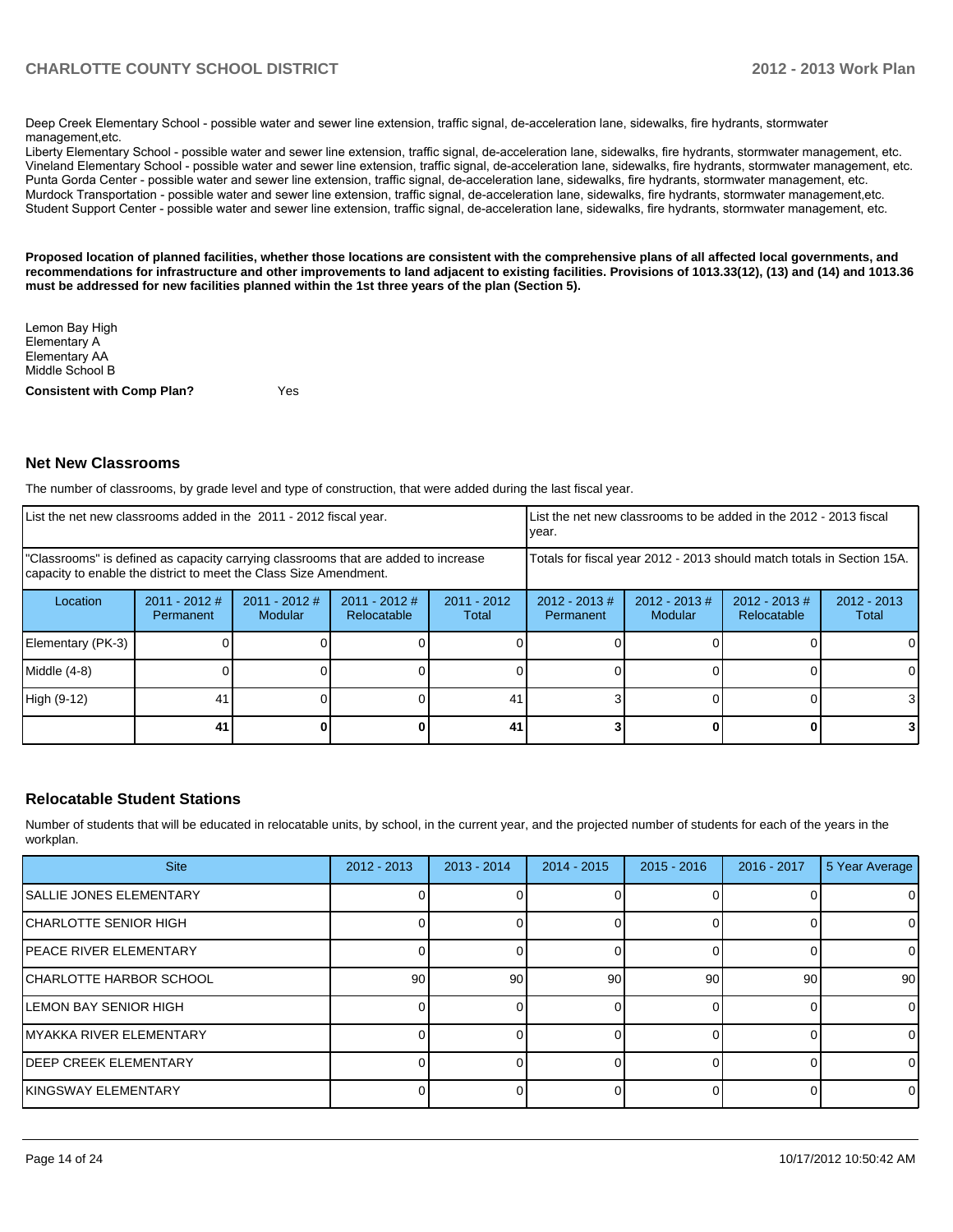| PORT CHARLOTTE SENIOR HIGH                        | 25              | 25     | 25     | 25       | 25       | 25       |
|---------------------------------------------------|-----------------|--------|--------|----------|----------|----------|
| ICHARLOTTE TECHNICAL CENTER                       | 50 <sub>1</sub> | 50     | 50     | 50       | 50       | 50       |
| L A AINGER MIDDLE                                 | 0               | በ      | ი      | C        | $\Omega$ | 0        |
| <b>VINELAND ELEMENTARY</b>                        | 0               |        | ∩      |          | $\Omega$ | 0        |
| <b>LIBERTY ELEMENTARY</b>                         | 54              | 54     | 54     | 54       | 54       | 54       |
| MURDOCK MIDDLE                                    | 0               | U      | 0      | ∩        | $\Omega$ | 0        |
| BENJAMIN J BAKER ELEMENTARY                       | 0               | በ      | ŋ      | C        | $\Omega$ | 0        |
| <b>IEAST ELEMENTARY</b>                           | 0               | U      | ი      | C        | $\Omega$ | 0        |
| NEIL ARMSTRONG ELEMENTARY                         | 0               | 0      | 0      | $\Omega$ | $\Omega$ | 0        |
| IPUNTA GORDA MIDDLE                               | 0               | U      | 0      | ∩        | $\Omega$ | $\Omega$ |
| PORT CHARLOTTE MIDDLE                             | 0               |        | n      | c        | U        | U        |
| IMEADOW PARK ELEMENTARY                           | $\Omega$        | 0      | 0      | $\Omega$ | $\Omega$ | 0        |
| Totals for CHARLOTTE COUNTY SCHOOL DISTRICT       |                 |        |        |          |          |          |
| Total students in relocatables by year.           | 219             | 219    | 219    | 219      | 219      | 219      |
| Total number of COFTE students projected by year. | 15,702          | 15,888 | 15,834 | 15,875   | 15,901   | 15,840   |
| Percent in relocatables by year.                  | 1%              | 1%     | 1%     | 1%       | 1%       | $1%$     |

## **Leased Facilities Tracking**

Exising leased facilities and plans for the acquisition of leased facilities, including the number of classrooms and student stations, as reported in the educational plant survey, that are planned in that location at the end of the five year workplan.

| Location                     | # of Leased<br>Classrooms 2012 -<br>2013 | <b>FISH Student</b><br><b>Stations</b> | Owner                       | # of Leased<br>Classrooms 2016 -<br>2017 | <b>FISH Student</b><br><b>Stations</b> |
|------------------------------|------------------------------------------|----------------------------------------|-----------------------------|------------------------------------------|----------------------------------------|
| CHARLOTTE HARBOR SCHOOL      | 6                                        |                                        | 90 Mobile<br>Modular/SGroup | 6                                        | 90                                     |
| <b>LEMON BAY SENIOR HIGH</b> | 0                                        |                                        | 0 Mobile Modular            | 0                                        |                                        |
| PORT CHARLOTTE SENIOR HIGH   |                                          |                                        | 25 Mobile<br>Modular/SGroup |                                          | 25                                     |
| CHARLOTTE TECHNICAL CENTER   |                                          |                                        | 50 SGroup                   | 2                                        | 50                                     |
| LIBERTY ELEMENTARY           | 3                                        |                                        | 54 Mobile<br>Modular/SGroup | 3                                        | 54                                     |
| MEADOW PARK ELEMENTARY       | 0                                        |                                        | 0 Mobile<br>Modular/SGroup  | ∩                                        |                                        |
| <b>EAST ELEMENTARY</b>       | U                                        |                                        |                             | ∩                                        |                                        |
| NEIL ARMSTRONG ELEMENTARY    | 0                                        | 0                                      |                             | $\Omega$                                 |                                        |
| IPUNTA GORDA MIDDLE          | U                                        | n                                      |                             | ∩                                        |                                        |
| PORT CHARLOTTE MIDDLE        | $\Omega$                                 | 0                                      |                             | $\Omega$                                 |                                        |
| lVINELAND ELEMENTARY         | $\Omega$                                 | n                                      |                             | ∩                                        |                                        |
| IMYAKKA RIVER ELEMENTARY     | 01                                       | 0                                      |                             | 0                                        |                                        |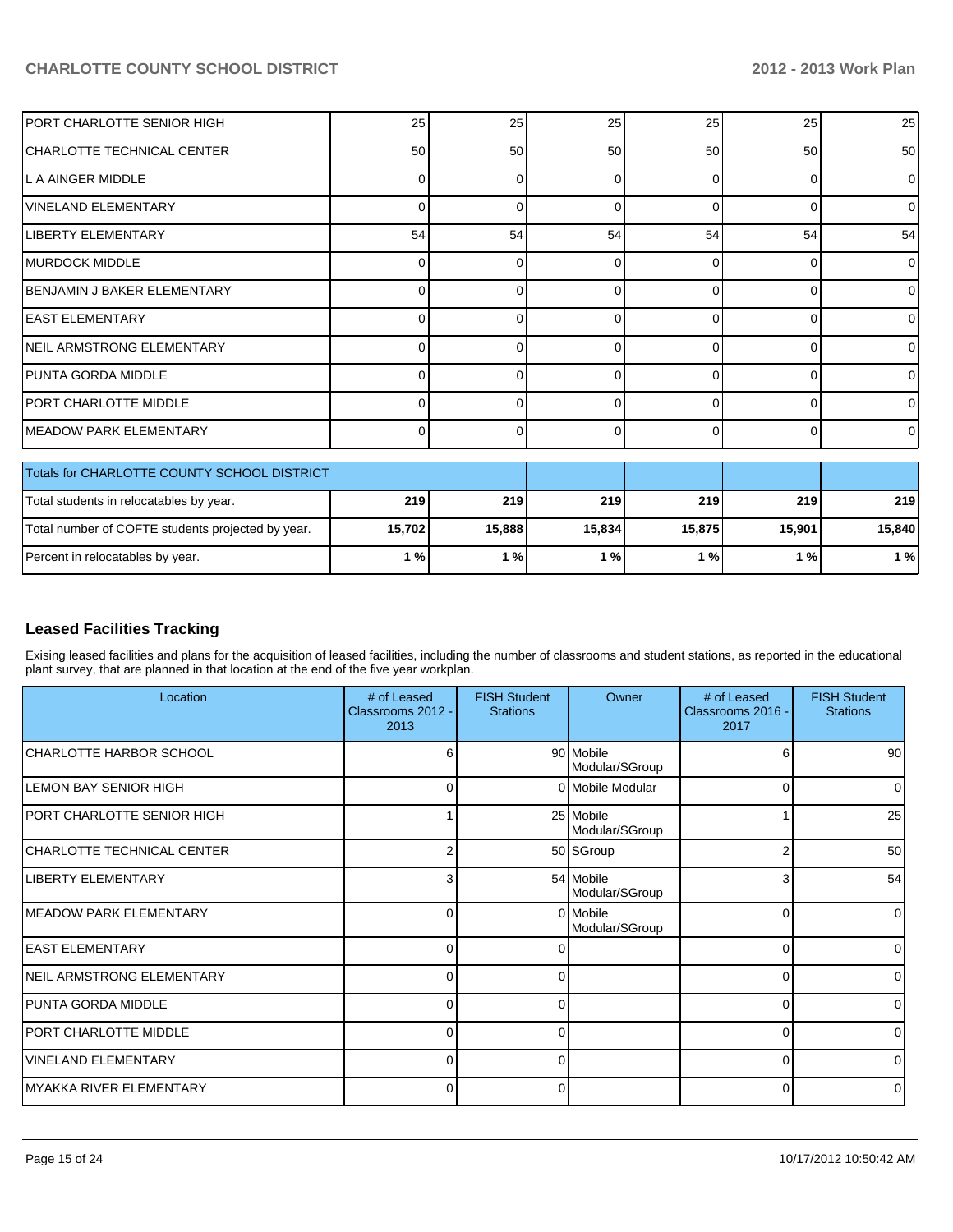| IDEEP CREEK ELEMENTARY         |    |     |    |     |
|--------------------------------|----|-----|----|-----|
| İKINGSWAY ELEMENTARY           |    |     |    |     |
| <b>SALLIE JONES ELEMENTARY</b> |    |     |    |     |
| PEACE RIVER ELEMENTARY         |    |     |    |     |
| BENJAMIN J BAKER ELEMENTARY    |    |     |    |     |
| CHARLOTTE SENIOR HIGH          |    |     |    | ΩI  |
| IMURDOCK MIDDLE                |    |     |    | ΩI  |
|                                | 12 | 219 | 12 | 219 |

#### **Failed Standard Relocatable Tracking**

Relocatable units currently reported by school, from FISH, and the number of relocatable units identified as 'Failed Standards'.

#### Nothing reported for this section.

# **Planning**

#### **Class Size Reduction Planning**

**Plans approved by the school board that reduce the need for permanent student stations such as acceptable school capacity levels, redistricting, busing, year-round schools, charter schools, magnet schools, public-private partnerships, multitrack scheduling, grade level organization, block scheduling, or other alternatives.**

Charlotte County Public Schools' class size reduction planning includes, but is not limited to, remodeling, renovation, new construction, year-round schools, and redistricting in our continued proactive approach to assure compliance with class size reduction requirements.

#### **School Closure Planning**

**Plans for the closure of any school, including plans for disposition of the facility or usage of facility space, and anticipated revenues.**

Charlotte Public Schools currently has no plans to close any schools.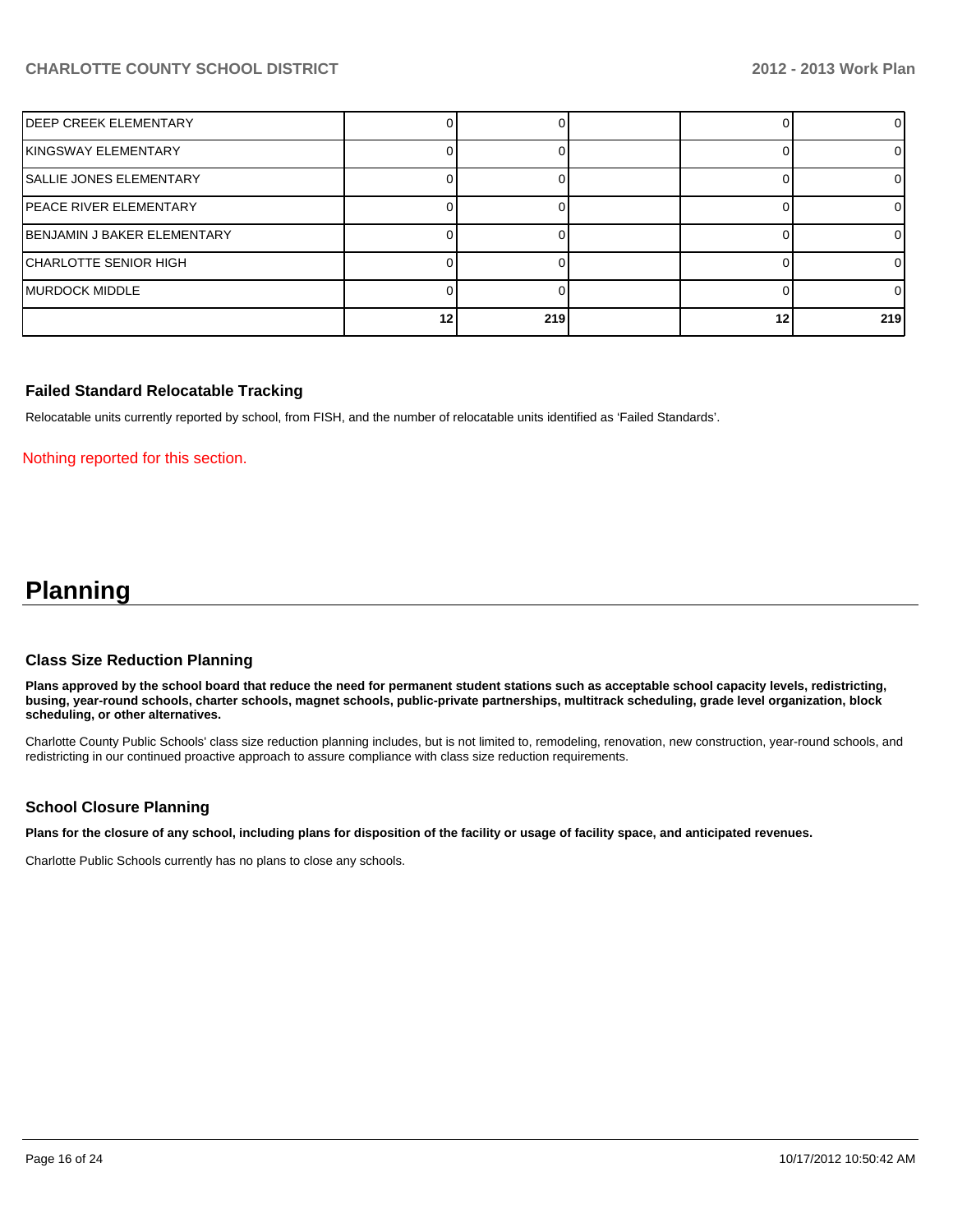## Five Year Survey - Ten Year Capacity **10/17/2012** CHARLOTTE COUNTY SCHOOL DISTRICT

**Schedule of capital outlay projects projected to ensure the availability of satisfactory student stations for the projected student enrollment in K - 12 programs for the future 5 years beyond the 5-year district facilities work program.**

| Project                                       | Location, Community, Quadrant or other general<br>location | <b>Projected Cost</b> |
|-----------------------------------------------|------------------------------------------------------------|-----------------------|
| Remodel, renovate, new construction, and site | <b>Charlotte Harbor Center</b>                             | \$3,311,910           |
| Remodel, renovate, new construction, and site | <b>Charlotte Technical Center \$</b>                       | \$9,104,200           |
| Remodel, renovate, new construction, and site | Deep Creek Elementary                                      | \$5,641,860           |
| Remodel, renovate, new construction, and site | L. A. Ainger Middle                                        | \$13,895,588          |
| Remodel, renovate, new construction, and site | <b>Liberty Elementary</b>                                  | \$1,755,180           |
| Remodel, renovate, new construction, and site | <b>Meadow Park Elementary</b>                              | \$33,020,316          |
| Remodel, renovate, new construction, and site | Murdock Middle Elementary                                  | \$1,160,872           |
| Remodel, renovate, new cnstruction, and site  | Myakka River Elementary                                    | \$1,965,449           |
| Remodel, renovate, new construction, and site | Port Charlotte High                                        | \$12,250,000          |
| Remodel, renovate, new construction, and site | Vineland Elementary                                        | \$7,644,924           |
| Remodel, renovate, new construction, and site | Port Charlotte Middle                                      | \$10,700,382          |
| Remodel, renovate, new construction, and site | Lemon Bay Senior High                                      | \$18,000,000          |
| New construction                              | New Elementary School "A"                                  | \$33,105,576          |
| New construction                              | New Elementary School "AA"                                 | \$33,105,576          |
|                                               |                                                            | \$184,661,833         |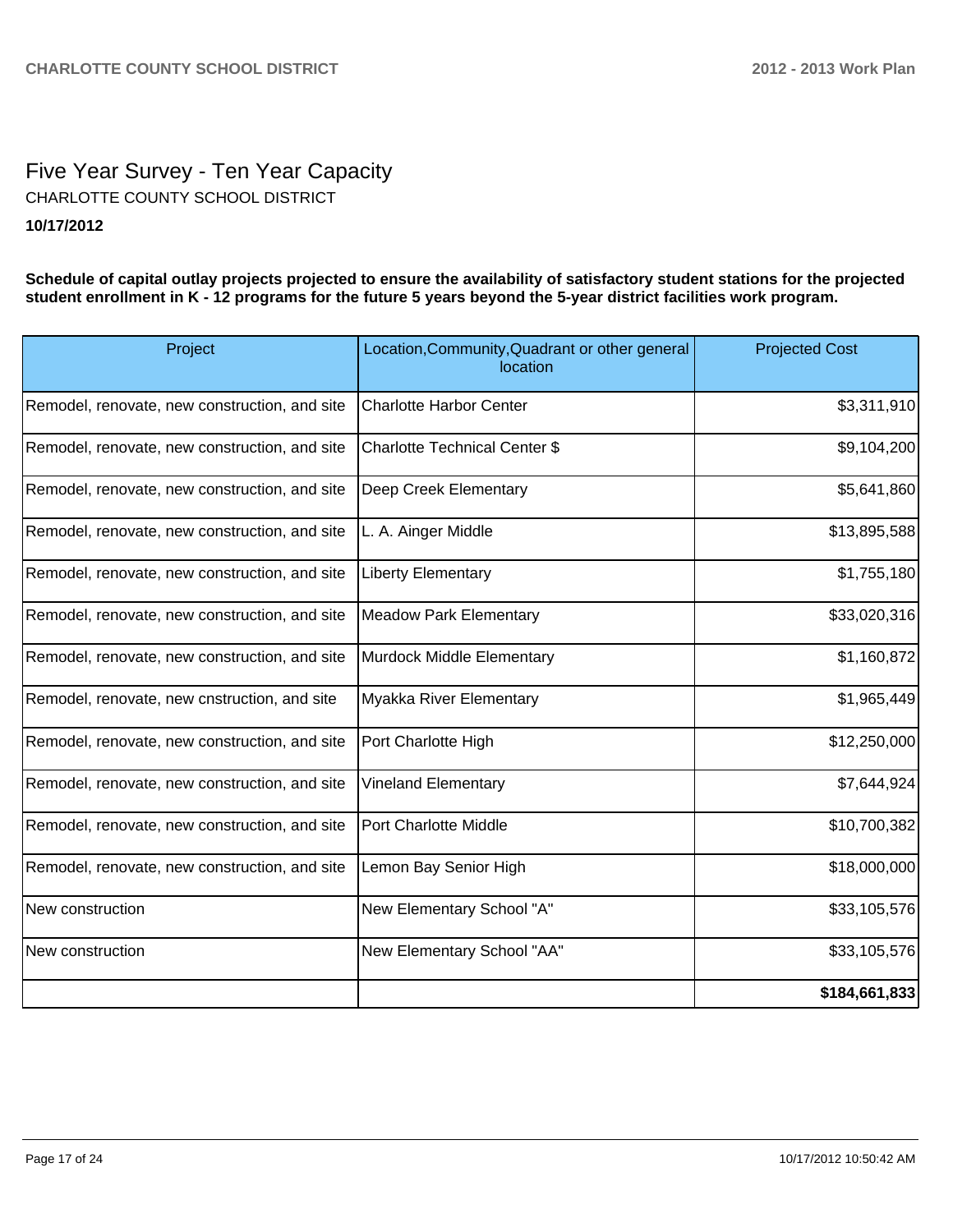Five Year Survey - Ten Year Infrastructure **10/17/2012** CHARLOTTE COUNTY SCHOOL DISTRICT

**Proposed Location of Planned New, Remodeled, or New Additions to Facilities in 6 thru 10 out years (Section 28).**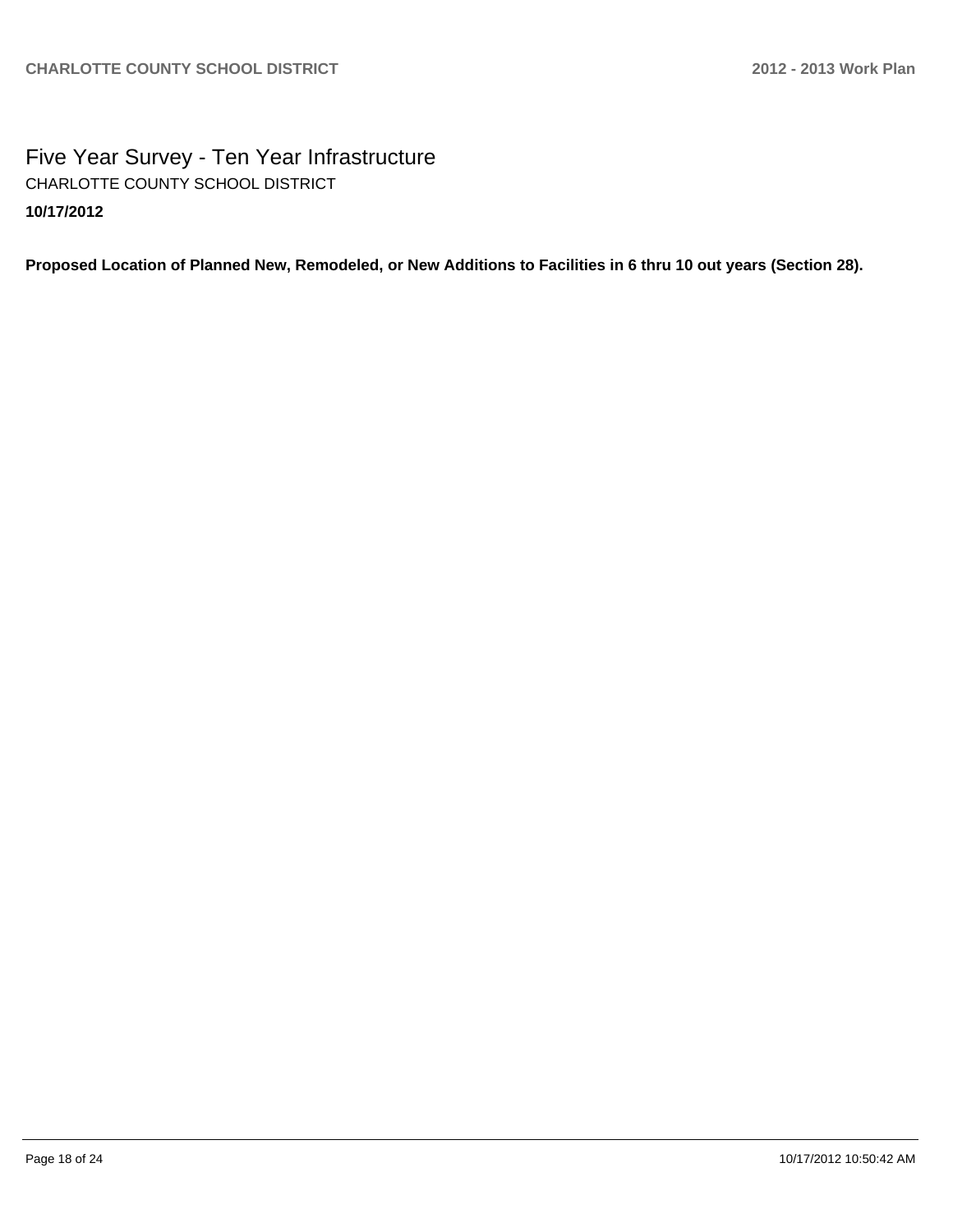Charlotte Harbor School - new construction, remodel, renovation, and site improvements to facilies to accommodate growth, class size amendment, and to more

efficiently meet the district's vision of student success.

Charlotte Technical Center - new construction, remodel, renovation, and site improvements to facilies to accommodate growth. class size amendment, and to

more efficiently meet the district's vision of student success.

Deep Creek Elementary - new construction, remodel, renovation, and site improvements to facilies to accommodate growth, class size amendment, and to more efficiently meet the district's vision of student success.

L. A. Ainger Middle - new construction, remodel, renovation, and site improvements to facilies to accommodate growth, class size amendment, and to more efficiently meet the district's vision of student success.

Lemon Bay High - new construction, remodel, renovation, and site improvements to facilies to accommodate growth, class size amendment, and to more efficiently meet the district's vision of student success.

Liberty Elementary - new construction, remodel, renovation, and site improvements to facilies to accommodate growth, class size amendment, and to more efficiently meet the district's vision of student success.

Meadow Park Elementary - new construction, remodel, renovation, and site improvements to facilies to accommodate growth, class size amendment, and to more efficiently meet the district's vision of student success.

Murdock Middle School - new construction, remodel, renovation, and site improvements to facilies to accommodate growth, class size amendment, and to more efficiently meet the district's vision of student success.

Myakka River Elementary - new construction, remodel, renovation, and site improvements to facilies to accommodate growth, class size amendment, and to more efficiently meet the district's vision of student success.

Port Charlotte High - new construction, remodel, renovation, and site improvements to facilies to accommodate growth, class size amendment, and to more efficiently meet the district's vision of student success.

Port Charlotte Middle - new construction, remodel, renovation, and site improvements to facilies to accommodate growth, class size amendment, and to more

efficiently meet the district's vision of student success.

Vineland Elementary - new construction, remodel, renovation, and site improvements to facilies to accommodate growth, class size amendment, and to more efficiently meet the district's vision of student success.

New Elementary School "A" and "AA" - location undetermined to accommodate growth, class size amendment, and to more efficiently meet the district's vision of student success.

**Plans for closure of any school, including plans for disposition of the facility or usage of facility space, and anticipated revenues in the 6 thru 10 out years (Section 29).**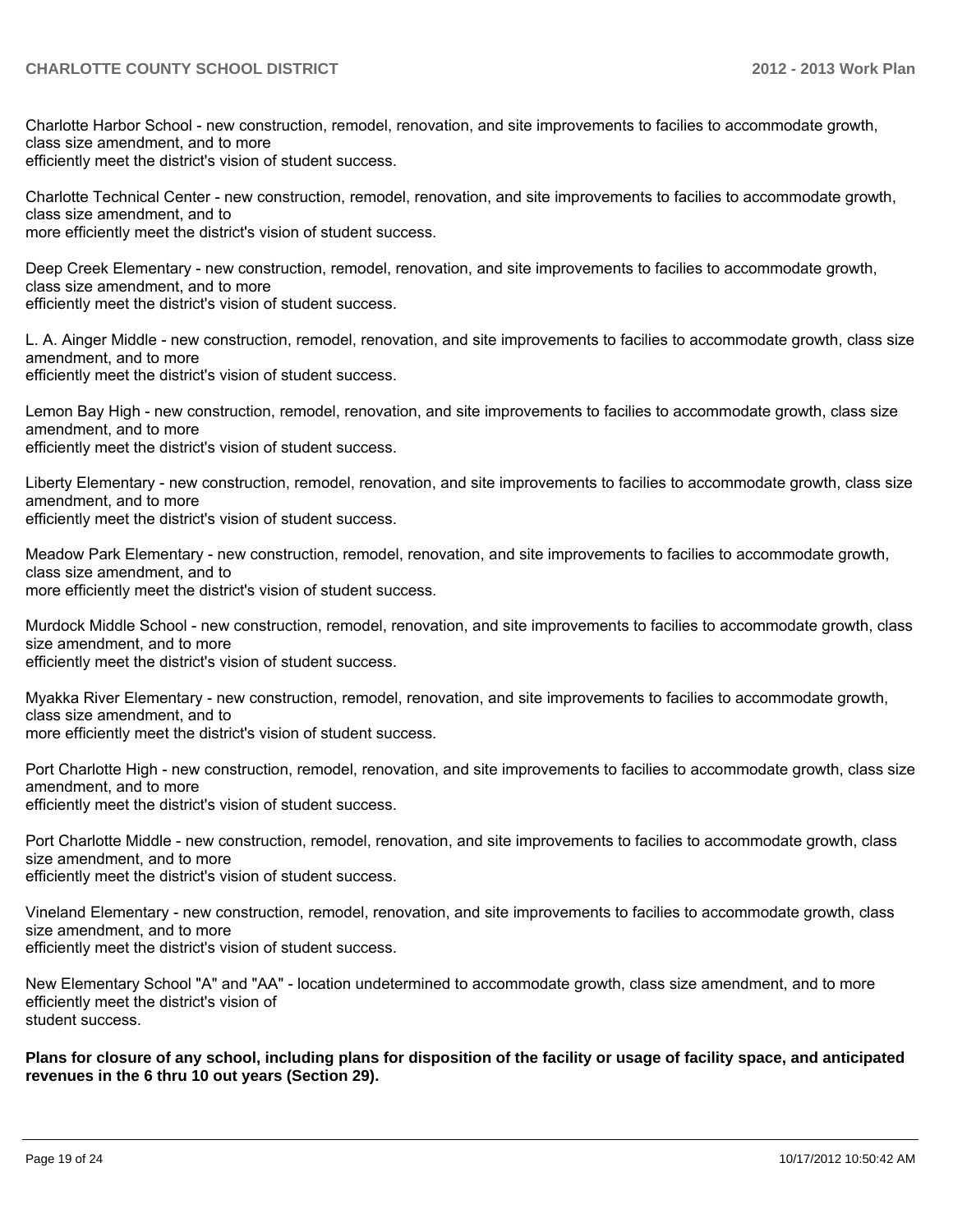Charlotte Public Schools currently has no plans to close any schools.

# Five Year Survey - Ten Year Maintenance

CHARLOTTE COUNTY SCHOOL DISTRICT

## **10/17/2012**

**District projects and locations regarding the projected need for major renovation, repair, and maintenance projects within the district in years 6 - 10 beyond the projects plans detailed in the five years covered by the work plan.**

| Project                                   | <b>Projected Cost</b> |
|-------------------------------------------|-----------------------|
| <b>HVAC</b>                               | \$5,273,400           |
| Flooring                                  | \$1,160,545           |
| Roofing                                   | \$7,082,900           |
| Safety to Life                            | \$781,000             |
| <b>Fire Alarm</b>                         | \$1,893,100           |
| Telephone/Intercom System                 | \$940,500             |
| Paint                                     | \$1,001,000           |
| Misc fixed building equipment replacement | \$1,241,900           |
| Survey and Engineers                      | \$61,600              |
| <b>Bleacher Repair</b>                    | \$138,600             |
| Gym Floors                                | \$156,002             |
| <b>ADA</b>                                | \$529,100             |
| Athletic Field Improvements               | \$2,444,200           |
| <b>Custodial Equipment</b>                | \$211,200             |
| <b>Bathroom Partitians</b>                | \$528,000             |
| Small remodeling and renovation projects  | \$1,098,900           |
| Paving                                    | \$267,300             |
| Playgrounds, elementary                   | \$167,200             |
|                                           | \$24,976,447          |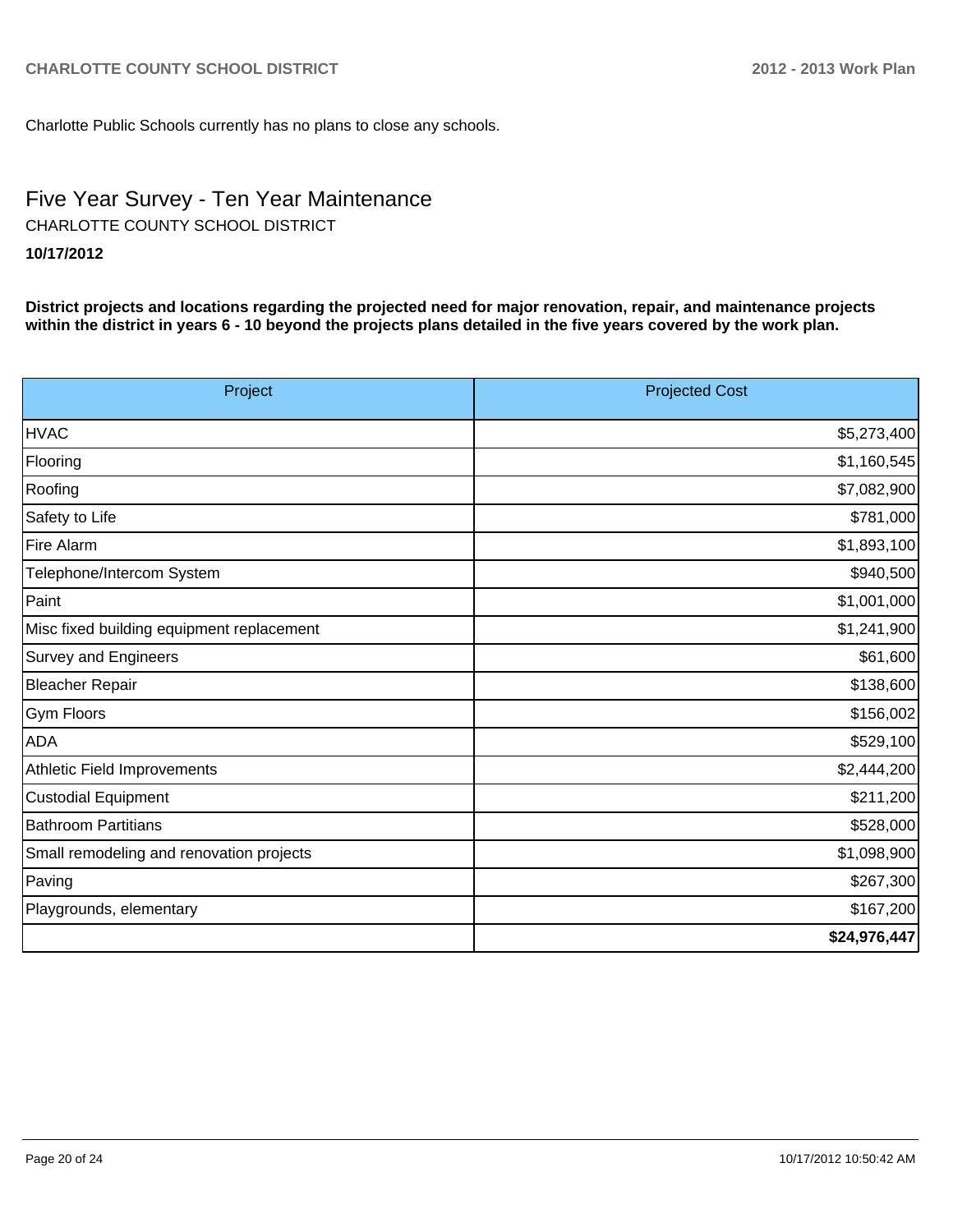## Five Year Survey - Ten Year Utilization **10/17/2012** CHARLOTTE COUNTY SCHOOL DISTRICT

**Schedule of planned capital outlay projects identifying the standard grade groupings, capacities, and planned utilization rates of future educational facilities of the district for both permanent and relocatable facilities.**

| <b>Grade Level</b><br>Projections | <b>FISH Student</b><br><b>Stations</b> | <b>Actual FISH</b><br>Capacity | Actual<br><b>COFTE</b> | Actual<br><b>Utilization</b> | <b>Actual new</b><br><b>Student</b><br>Capacity to be<br>added/remove | Projected<br><b>COFTE</b> | Projected<br><b>Utilization</b> |
|-----------------------------------|----------------------------------------|--------------------------------|------------------------|------------------------------|-----------------------------------------------------------------------|---------------------------|---------------------------------|
| Elementary -<br>District Totals   | 10,743                                 | 10,743                         | 7,004.60               | 65.20 %                      | $-190$                                                                | 9,020                     | 85.47 %                         |
| IMiddle - District<br>Totals      | 5,004                                  | 4,504                          | 3,960.04               | 87.92 %                      | $-360$                                                                | 4,045                     | 97.61 %                         |
| High - District<br>Totals         | 8,643                                  | 8,211                          | 5,568.26               | 67.81 %                      | $-2,982$                                                              | 5,050                     | 96.58 %                         |
| Other - ESE, etc                  | 1,655                                  | 1,933                          | 665.56                 | 34.43 %                      | $-97$                                                                 | 309                       | 16.83 %                         |
|                                   | 26,045                                 | 25,391                         | 17,198.46              | 67.73 %                      | $-3,629$                                                              | 18,424                    | 84.66%                          |

**Combination schools are included with the middle schools for student stations, capacity, COFTE and utilization purposes because these facilities all have a 90% utilization factor. Use this space to explain or define the grade groupings for combination schools.**

No comments to report.

Five Year Survey - Twenty Year Capacity CHARLOTTE COUNTY SCHOOL DISTRICT

## **10/17/2012**

**Schedule of capital outlay projects projected to ensure the availability of satisfactory student stations for the projected student enrollment in K - 12 programs for the future 11 - 20 years beyond the 5-year district facilities work program.**

| Project          | Location, Community, Quadrant or other<br>general location | <b>Projected Cost</b> |
|------------------|------------------------------------------------------------|-----------------------|
| New Construction | <b>INew Middle School "B"</b>                              | \$63,000,000          |
|                  |                                                            | \$63,000,000          |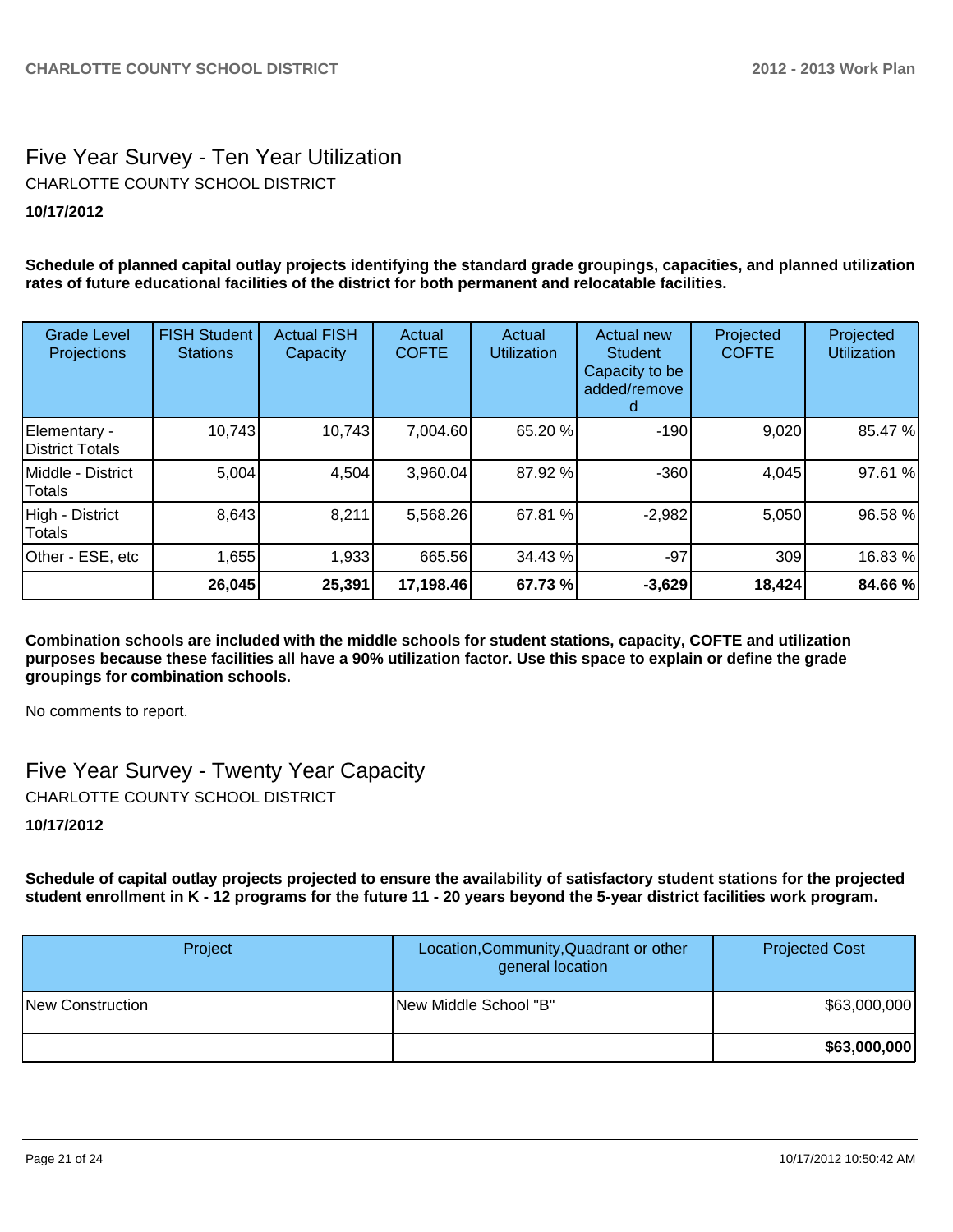## Five Year Survey - Twenty Year Infrastructure **10/17/2012** CHARLOTTE COUNTY SCHOOL DISTRICT

**Proposed Location of Planned New, Remodeled, or New Additions to Facilities in the 11 through 20 out years (Section 28).**

New Middle School "B" - location undetermined to accommodate growth, class size amendment, and to more efficiently meet the district's vision of student success.

**Plans for closure of any school, including plans for disposition of the facility or usage of facility space, and anticipated revenues in the 11 through 20 out years (Section 29).**

Charlotte Public Schools currently has no plans to close any schools.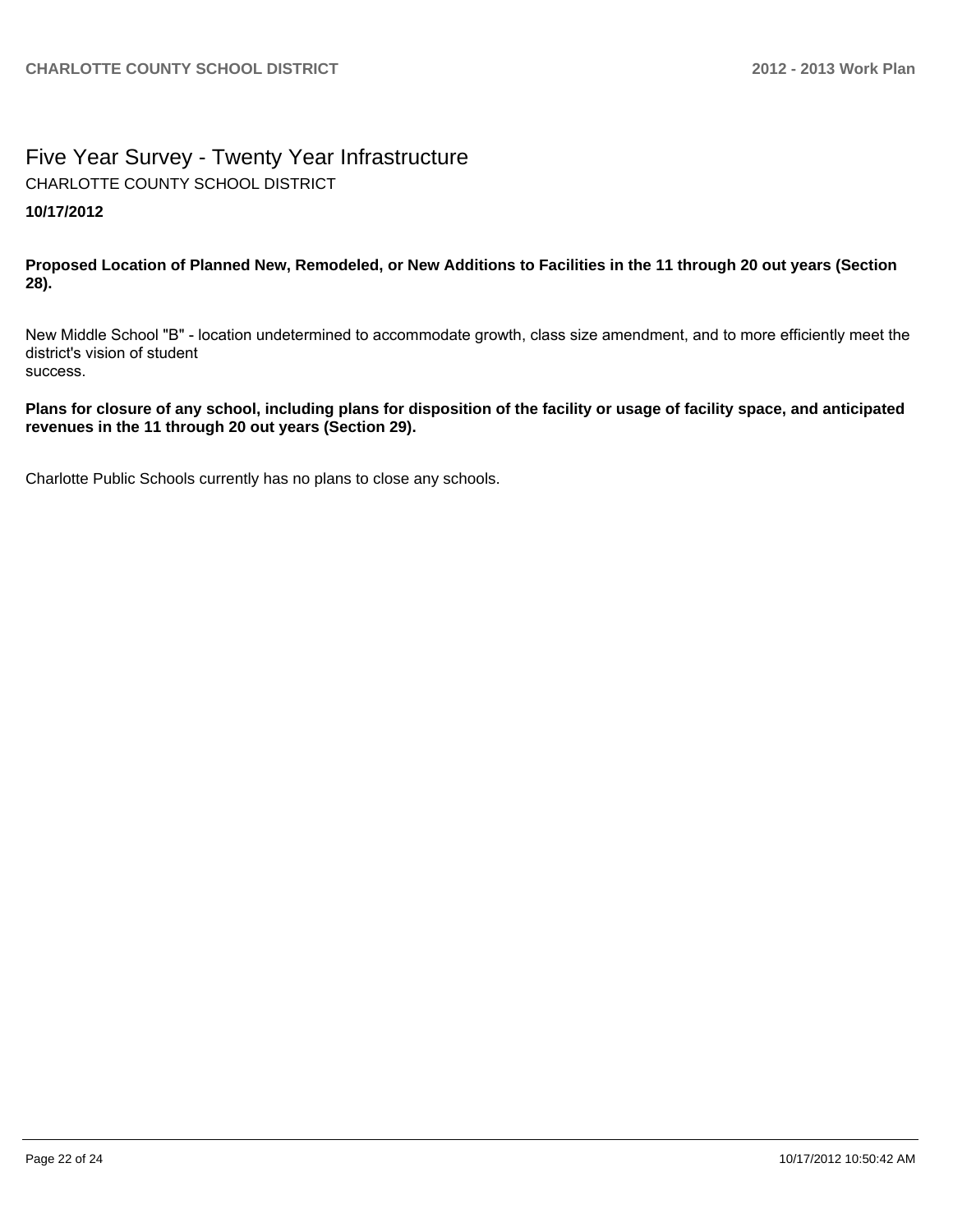## Five Year Survey - Twenty Year Maintenance **10/17/2012** CHARLOTTE COUNTY SCHOOL DISTRICT

**District projects and locations regarding the projected need for major renovation, repair, and maintenance projects within the district in years 11 - 20 beyond the projects plans detailed in the five years covered by the work plan.**

| Project                                   | <b>Projected Cost</b> |
|-------------------------------------------|-----------------------|
| <b>HVAC</b>                               | \$11,074,140          |
| Flooring                                  | \$2,437,144           |
| Safety to Life                            | \$14,874,090          |
| Fire Alarm                                | \$1,640,100           |
| Telephone Intercom                        | \$3,975,510           |
| Paint                                     | \$1,975,050           |
| Misc fixed building equipment replacement | \$2,102,100           |
| <b>Survey and Engineers</b>               | \$2,607,990           |
| <b>Bleacher Repair</b>                    | \$129,360             |
| <b>Gym Floors</b>                         | \$291,060             |
| <b>ADA</b>                                | \$327,604             |
| Athletic Field Improvements               | \$1,111,000           |
| <b>Custodial Equipment</b>                | \$5,132,820           |
| <b>Bathroom Partitians</b>                | \$443,520             |
| Small remodeling and renovations projects | \$1,108,800           |
| Paving                                    | \$2,307,690           |
| Playgrounds, elementary                   | \$561,330             |
| Roofing                                   | \$351,120             |
|                                           | \$52,450,428          |